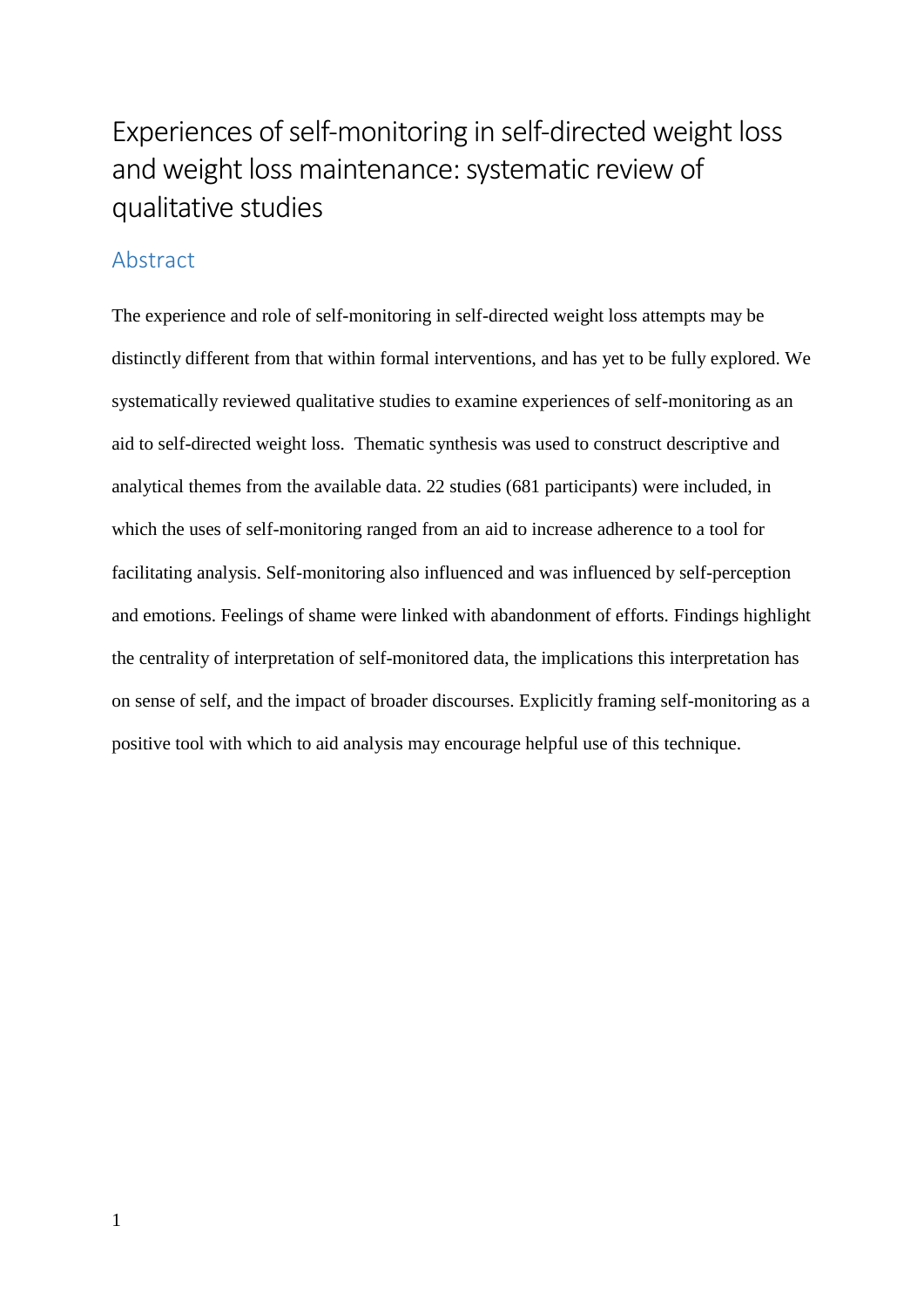## Background

Self-monitoring has long been conceptualised as an agent for behaviour change. Defined as the procedure by which individuals record their own target behaviours (Nelson & Hayes, 1981), it has been found to lead to decreases in unwanted behaviours and increases in desired behaviours in a number of areas, including diet and physical activity (Butryn, Phelan, Hill, & Wing, 2007; Fletcher, Hartmann-Boyce, Hinton, & McManus, 2015; Guare et al., 1989; S. Michie, Abraham, Whittington, McAteer, & Gupta, 2009; Quinn, Pascoe, Wood, & Neal, 2010). Self-monitoring is often described as a central component of behavioural treatment for weight loss (Burke, Wang, & Sevick, 2011); within this context it may include monitoring dietary intake, physical activity, and outcomes including weight, size, body shape, and/or physical fitness measures (J. Hartmann-Boyce, Aveyard, Koshiaris, & Jebb, 2016).

Self-monitoring is relatively ubiquitous in weight loss attempts and interventions, and is often recommended and enacted within these contexts (J Hartmann-Boyce, Jebb, Fletcher, & Aveyard, 2015; J Hartmann-Boyce, Johns, Jebb, Aveyard, & Behavioural Weight Management Review Group, 2014). Research suggests self-monitoring is also commonly used by people trying to lose weight on their own, without support from an intervention or health professional (Fox & Duggan, 2012; J Hartmann-Boyce et al., 2016). The experience and role of self-monitoring in this context, however, may be distinctly different from that of self-monitoring within the framework of a formal intervention (Madigan, Daley, Lewis, Aveyard, & Jolly, 2015).

Multiple explanations have been offered as to how and why self-monitoring facilitates behaviour change. As habitual behaviour is usually 'automatic,' execution of the behaviour tends to be at least partially unconscious (Bargh, 1994). Therefore, it follows that selfmonitoring may work through bringing habitual behaviour into conscious awareness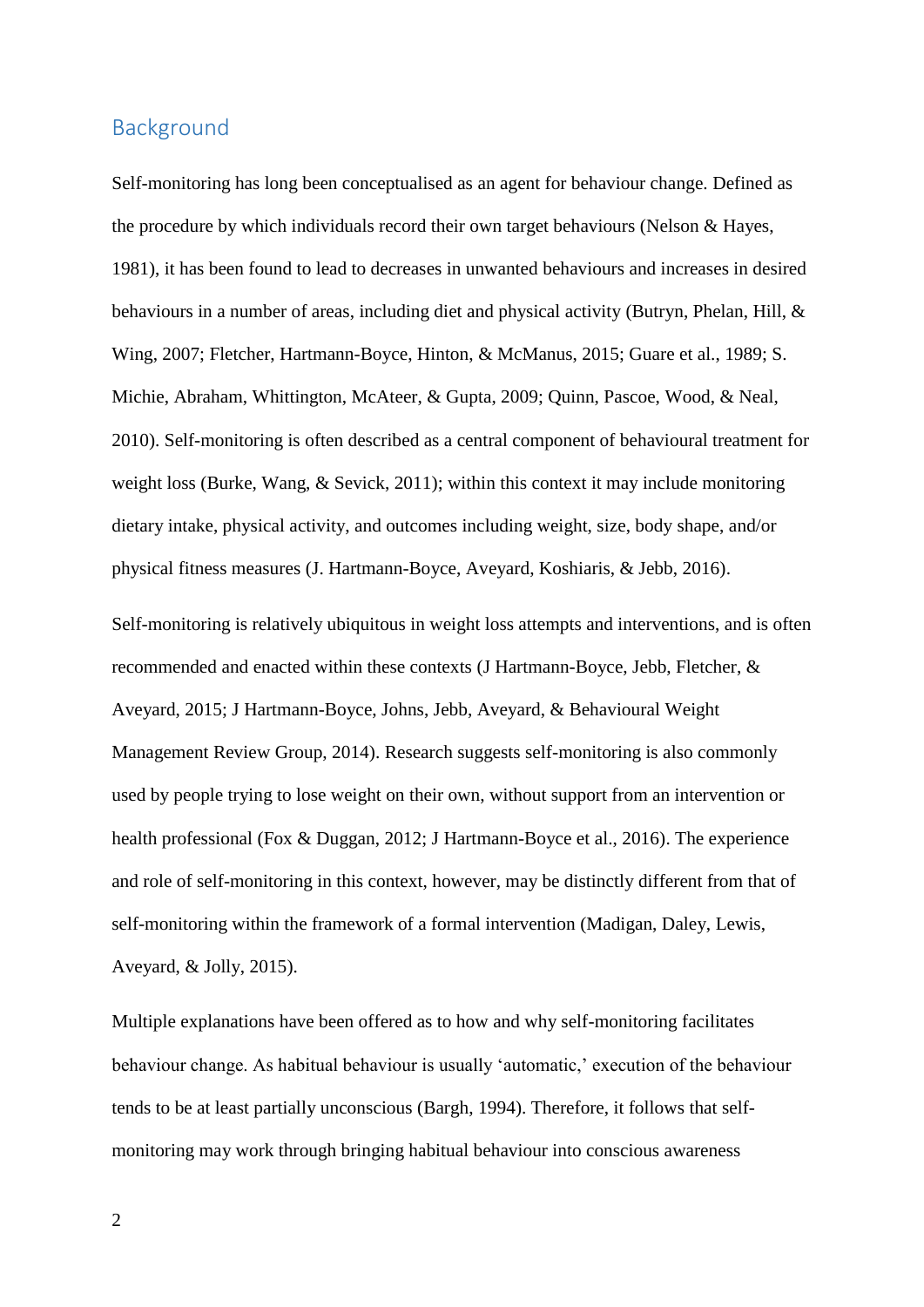(Hermsen, Frost, Renes, & Kerkhof, 2016). According to Kanfer's self-regulation theory, self-monitoring also precedes evaluation of progress towards one's goal or goals, and reinforces the progress made (Kanfer & Gaelick, 1975). However, in practice, studies have found that self-monitoring facilitates weight loss for some people and not for others, suggesting there may be multiple mechanisms at play (Madigan et al., 2015).

Recently, there has been a rise in interest in self-tracking, stemming from the availability and use of technologies to monitor and log personal data. This movement is commonly referred to as the quantified self (Lupton, 2016). Work from Lupton on this topic has highlighted the role of self-tracking in facilitating self-analysis in some individuals, and of particular relevance to this article, has drawn on the work of Foucault to explore the interplay between societal constructs of 'good citizenship', morality, and self-knowledge (Lupton, 2016). Other work from Lupton has explored the Foucauldian discourses within the context of obesity specifically, critically evaluating the impact of these societal constructs on individual wellbeing and obesity stigma and shame (Lupton, 2013).

Despite the number of adults trying to lose weight without professional support and the apparent frequency of self-monitoring within this population, little research has explored the role of self-monitoring in self-directed weight loss attempts, particularly in light of its varying effectiveness across individuals. In this article, we present results from a systematic review of qualitative studies of self-directed weight loss. We focus on the different forms and roles selfmonitoring takes within these weight management attempts and the mechanisms through which these differences may interact with weight change trajectories. We finish by viewing the results through the lens of both self-regulation theory and themes related to societal constructs of 'good citizenship'.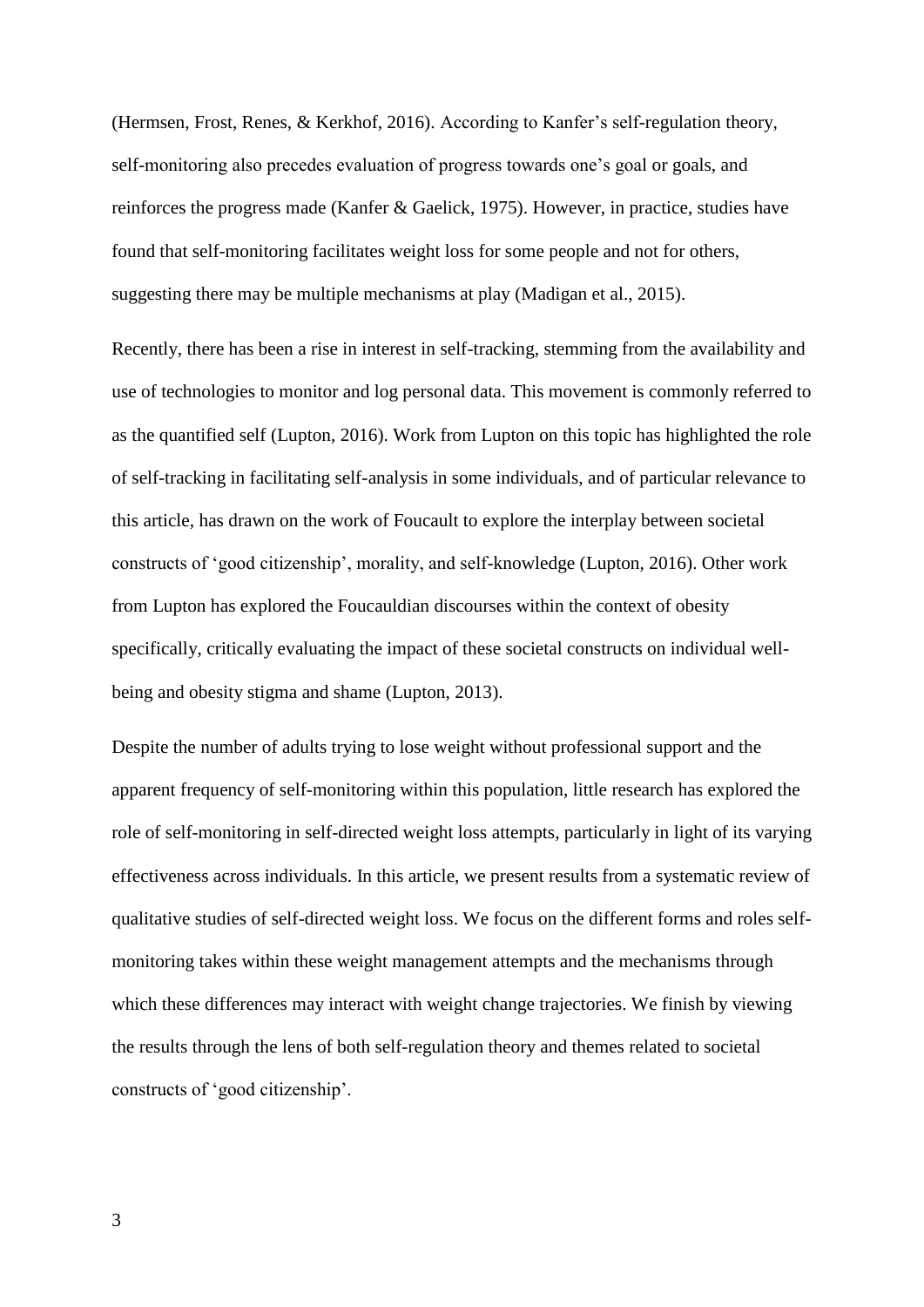### Methods

This analysis represents a separate analysis of a subset of studies from a systematic review of qualitative studies of self-directed weight loss *[reference removed to preserve blinding].* A short summary of methods are reported here as they relate specifically to this analysis. More detail can be found in the published overview and on the protocol *[reference removed to preserve blinding].*

#### Search

Seven electronic databases were systematically searched in December 2015 (CINAHL, EMBASE, MEDLINE, PsycINFO, Science Citation Index Expanded, Social Science Citation Index, Conference Proceedings Citation Index – Science) for qualitative studies using terms related to qualitative research methodologies (using terms proposed by Cochrane (Booth, 2011)), obesity, weight loss, diet, exercise, behaviour change and self-care (with terms for the latter adapted from a recent systematic review of self-help interventions for weight loss (Hartmann-Boyce et al., 2016)). MEDLINE search terms are listed in full on PROSPERO *[reference removed to preserve blinding].* We also screened reference lists of included studies and relevant systematic reviews for further studies.

#### Inclusion Criteria

We included qualitative studies conducted in community and primary care settings, of adults (18 or older) who had attempted or were attempting to lose weight through behaviour change. The interest of this particular analysis was self-monitoring strategies used by participants in self-directed efforts to lose weight. We did not exclude studies on the basis of quality.

#### Screening and data extraction

One reviewer screened titles and abstracts for inclusion, with a sample of 10% checked by a second reviewer (agreement rate 100%). Full text was screened by one reviewer. Data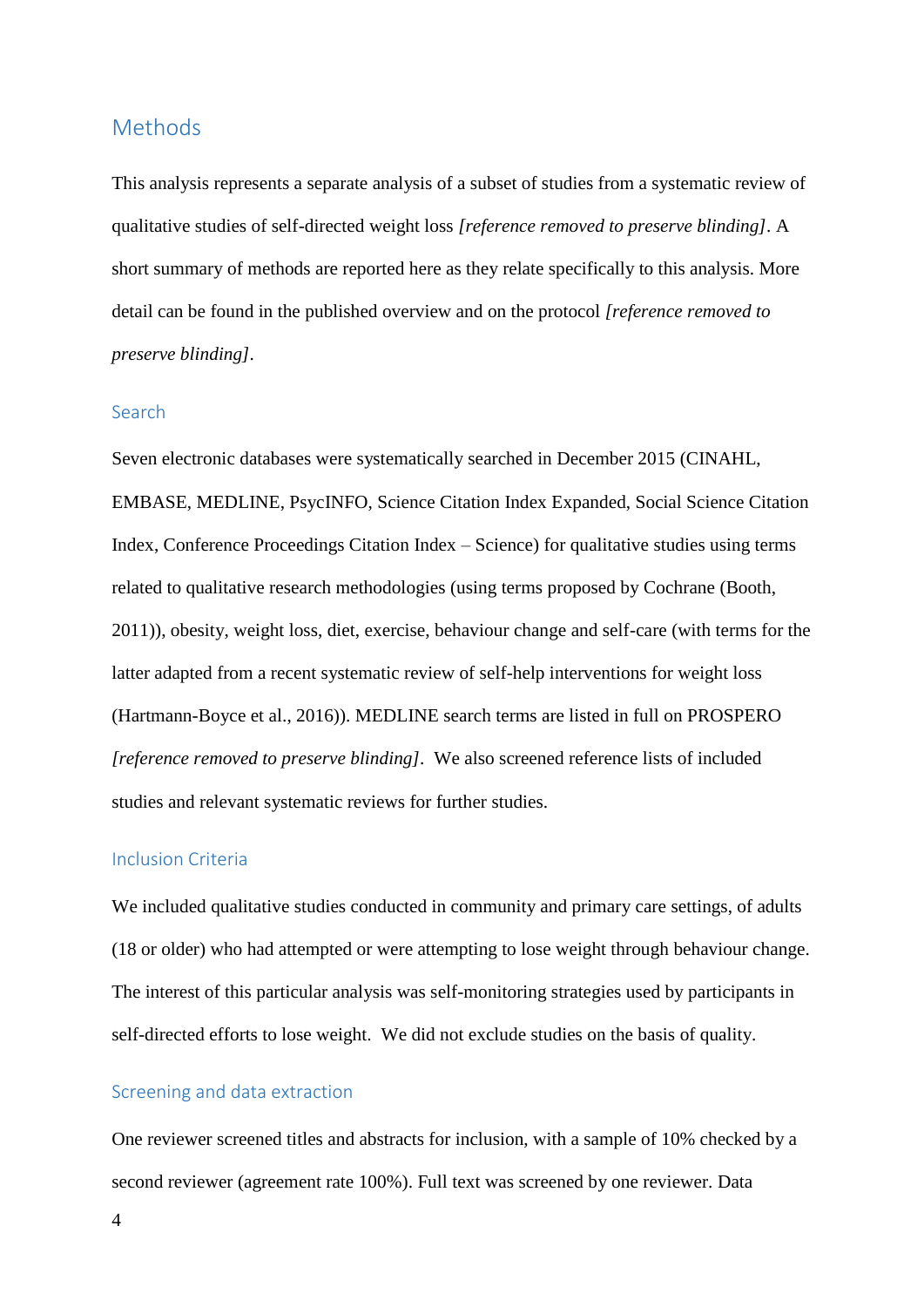extraction was conducted using a tailored form derived for the main study [anon for peer review]. To appraise the quality of the included studies, we employed the Critical Appraisal Skills Program (CASP) for qualitative studies (Critical Appraisal Skills Programme (CASP), 2013), a widely used qualitative appraisal tool. Both data extraction and quality appraisal were conducted independently by two reviewers.

#### Analysis

We adopted an interpretivist approach to conduct this review. Levack (2013, p.392) argues that metasynthesis is 'a natural step in the development of interpretivist methods in general'. It involves the reinterpretation of interpretations and encourages the development of new insights and concepts. Adopting an interpretivist approach to metasynthesis allowed us to acknowledge the importance of context and analyse with the study specific context in mind. Moreover, interpretivism fits with thematic synthesis, the analytic approach we followed, set forth by Thomas and Harden (Thomas & Harden, 2008) and detailed by Major and Savill-Baden (Major & Savin-Baden, 2010). Data were entered into NVivo11 (*NVivo qualitative data analysis software*, 2010) and analysis was led by [*removed to preserve blinding*], with discussion with other members of the study team to agree on codes, synthesis and interpretation of themes. First and second order themes were identified and analysed using an inductive approach, with an open coding framework used and new themes gathered from the data as they emerged. The interpretation of third order themes was aided by analysing inductively-derived themes through the lens of both self-regulation theory and societal constructs of good citizenship as explored by Lupton (Kanfer & Gaelick, 1975; Lupton, 2013; Lupton, 2016).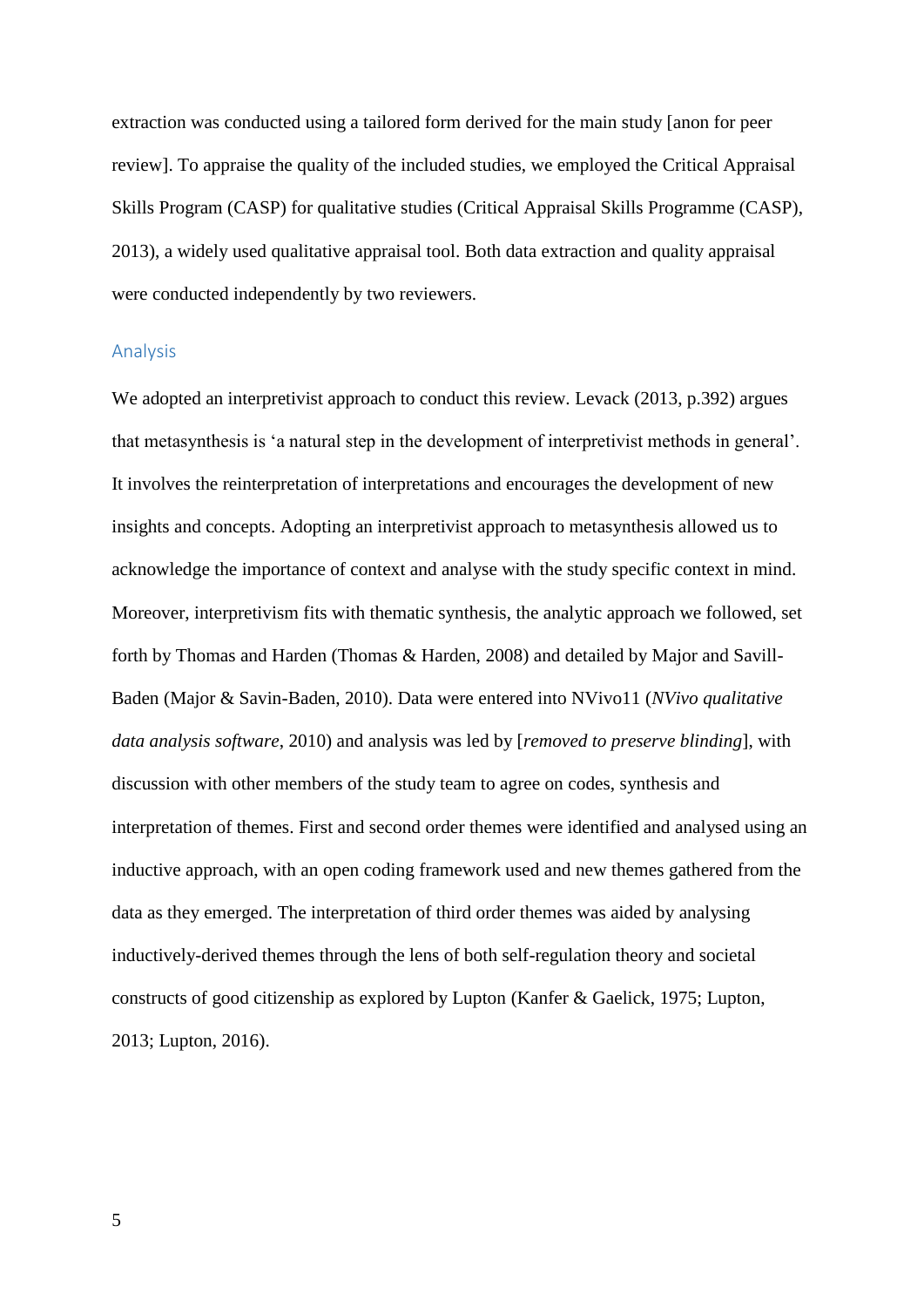# Results

### Characteristics of included studies

Excluding duplicates, searches yielded 2,285 references (see Figure 1). Twenty-two articles are included in this analysis, representing 681 participants. Table 1 displays included studies with brief detail. Overall, the study populations were largely homogenous between studies. All included studies focussed on something broader or different from self-monitoring. Some compared people who had maintained weight loss and those who had regained lost weight; these studies used "maintainer" and "regainer" to describe these groups.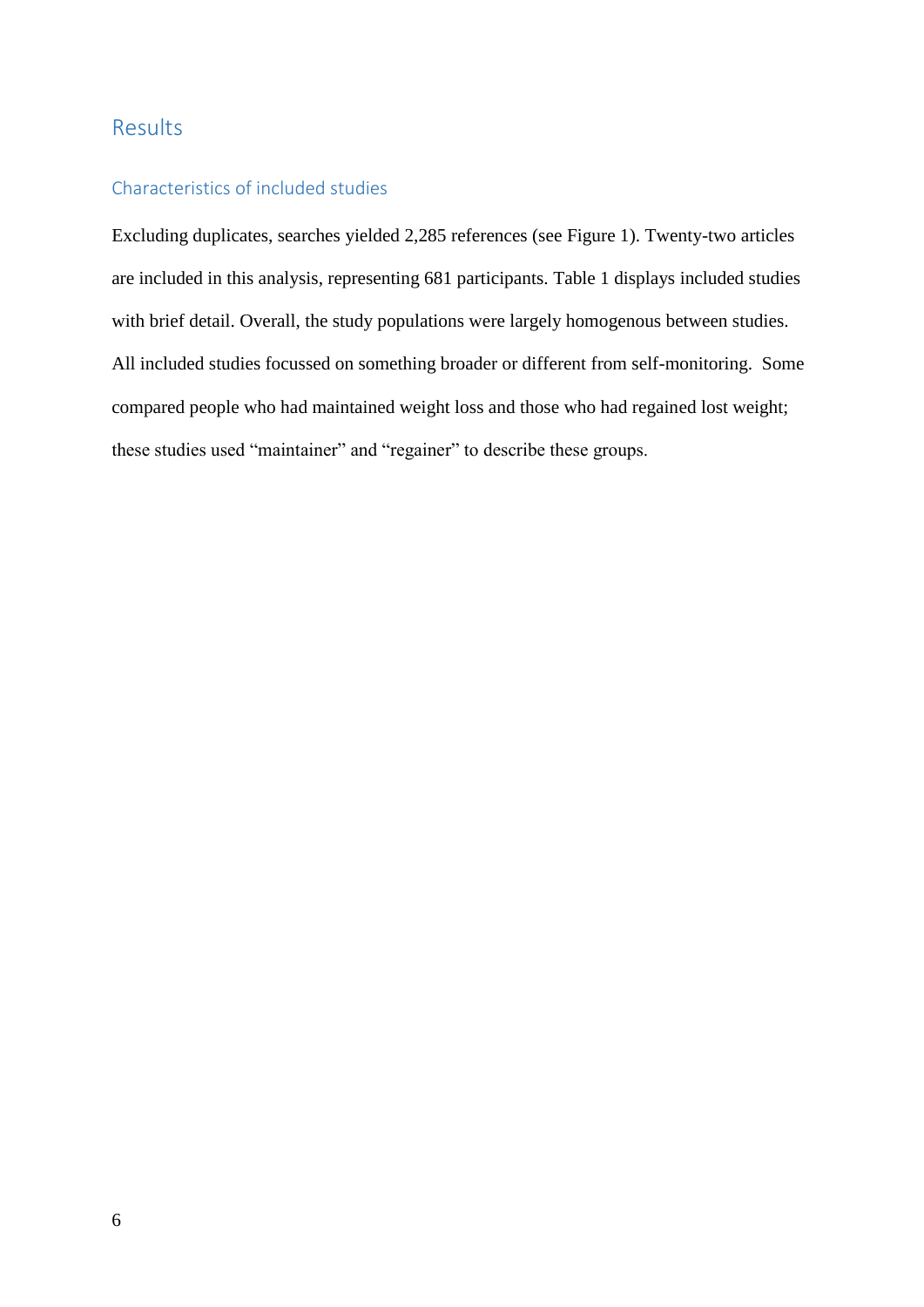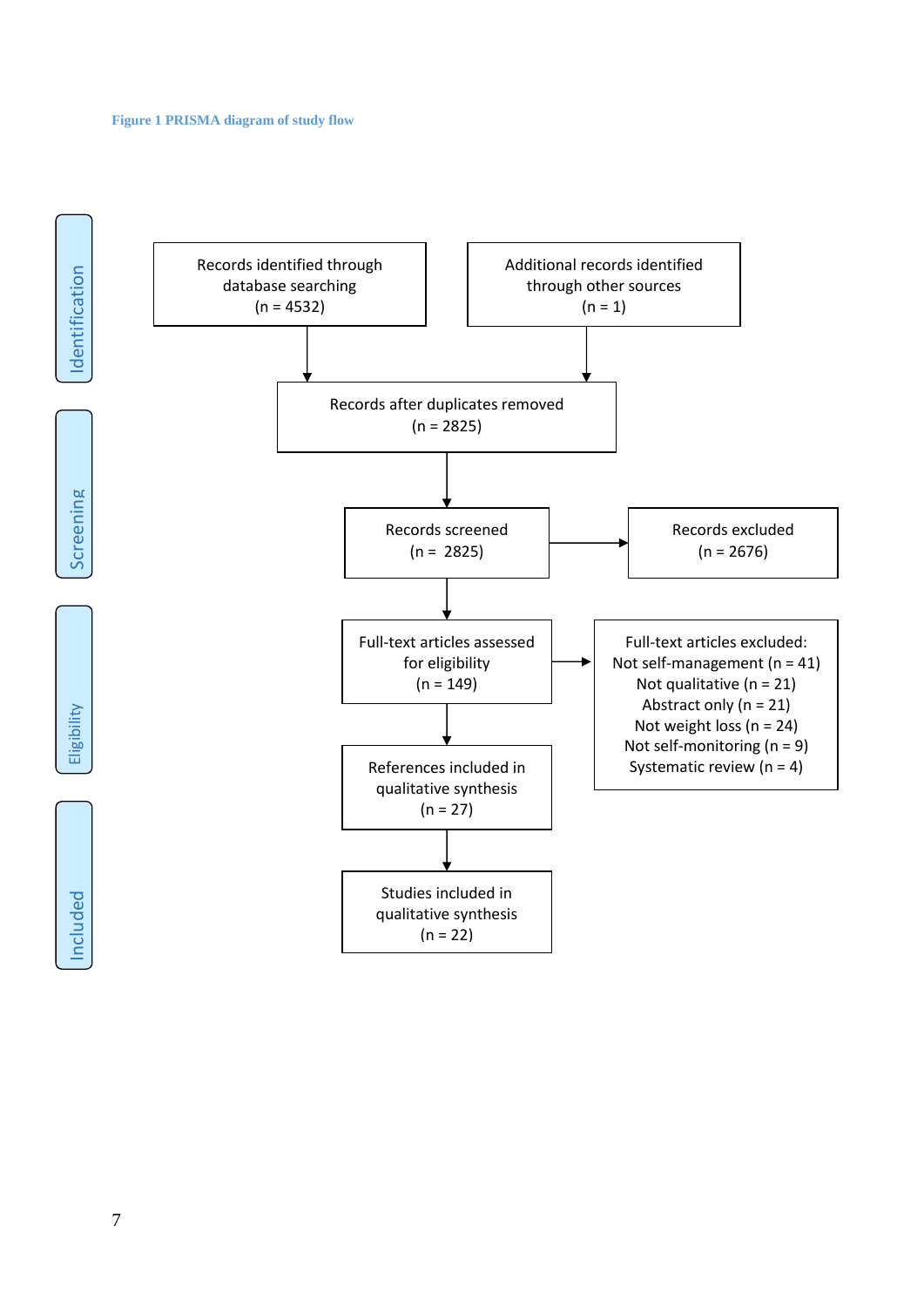#### **Table 1. Included studies (last search Dec 2015)**

| Reference                          | <b>Country</b> | <b>Focus</b>                                                                            | $\mathbf N$ |
|------------------------------------|----------------|-----------------------------------------------------------------------------------------|-------------|
| (Abolhassani et                    | Iran           | Barriers and facilitators to weight gain & loss                                         | 11          |
| al., 2012)                         |                |                                                                                         | 37          |
| (Allan, 1991)                      | <b>USA</b>     | Weight management in white women                                                        |             |
| (Barnes et al.,                    | <b>USA</b>     | Weight loss maintenance as it relates to the theory of                                  | 37          |
| 2007)                              |                | planned behaviour                                                                       |             |
| (Bennett $\&$                      | <b>UK</b>      | How men communicate about their bodies, weight                                          | 11          |
| Gough, 2013)                       |                | management and masculinities                                                            | 6           |
| (Bidgood $&$                       | <b>UK</b>      | The experiences and feelings of adults with obesity                                     | 18          |
| Buckroyd, 2005)<br>(Byrne, Cooper, | UK             | about weight loss attempts and maintenance                                              | 56          |
| & Fairburn, 2003)                  |                | Psychological factors associated with successful and<br>unsuccessful weight maintenance |             |
| (Chambers &                        | <b>UK</b>      | Long term weight maintenance                                                            | 14          |
| Swanson, 2012)                     |                |                                                                                         |             |
| (Collins, 2012)                    | <b>USA</b>     | Perceptions of individuals after self-guided weight loss                                | 11          |
|                                    |                | who had previously had obesity                                                          |             |
| (Davis, 2014)                      | <b>USA</b>     | Experiences of college students in the weight-loss                                      | 5           |
|                                    |                | process                                                                                 |             |
| (Green, Larkin, &                  | <b>UK</b>      | Phenomenology of repeated diet failure                                                  | 11          |
| Sullivan, 2009)                    |                |                                                                                         |             |
| (Heading, 2008)                    | Australia      | Risk logics, embodiment, issues related to obesity in                                   | 19          |
|                                    |                | adults                                                                                  |             |
| (Hindle $&$                        | <b>UK</b>      | Experiences, perceptions and feelings of weight loss                                    | 10          |
| Carpenter, 2011)                   |                | maintainers                                                                             |             |
| (Hwang et al.,                     | <b>USA</b>     | Social support for weight loss in web community                                         | 13          |
| 2010)                              |                |                                                                                         |             |
| (Jaksa, 2011)                      | <b>USA</b>     | Experience of maintaining substantial weight loss                                       | 12          |
| (Karfopoulou,                      | Greece         | Weight loss maintenance and Mediterranean diets                                         | 44          |
| Mouliou,                           |                |                                                                                         |             |
| Koutras, &<br>Yannakoulia,         |                |                                                                                         |             |
| 2013)                              |                |                                                                                         |             |
| (Macchi, 2007)                     | <b>USA</b>     | Process of meaning-making associated with weight                                        | 10          |
|                                    |                | loss and maintenance                                                                    |             |
|                                    |                |                                                                                         |             |
| (McKee,                            | UK             | Weight maintenance                                                                      | 18          |
| Ntoumanis, &                       |                |                                                                                         |             |
| Smith, 2013)                       |                |                                                                                         |             |
| (Reyes et al.,                     | <b>USA</b>     | Weight loss maintenance                                                                 | 29          |
| 2012)                              |                |                                                                                         |             |
| (Sanford, 2010)                    | US, UK,        | Weight loss blogs                                                                       | 50          |
|                                    | Canada         |                                                                                         |             |
| (Stuckey et al.,                   | <b>USA</b>     | Successful weight loss maintenance practices                                            | 61          |
| 2011)                              |                |                                                                                         |             |
| (Su, Lin, Chu,                     | Taiwan         | Taiwanese perimenopausal women's weight loss                                            | 18          |
| Huang, & Tsao,                     |                | experience                                                                              |             |
| 2015)                              |                |                                                                                         |             |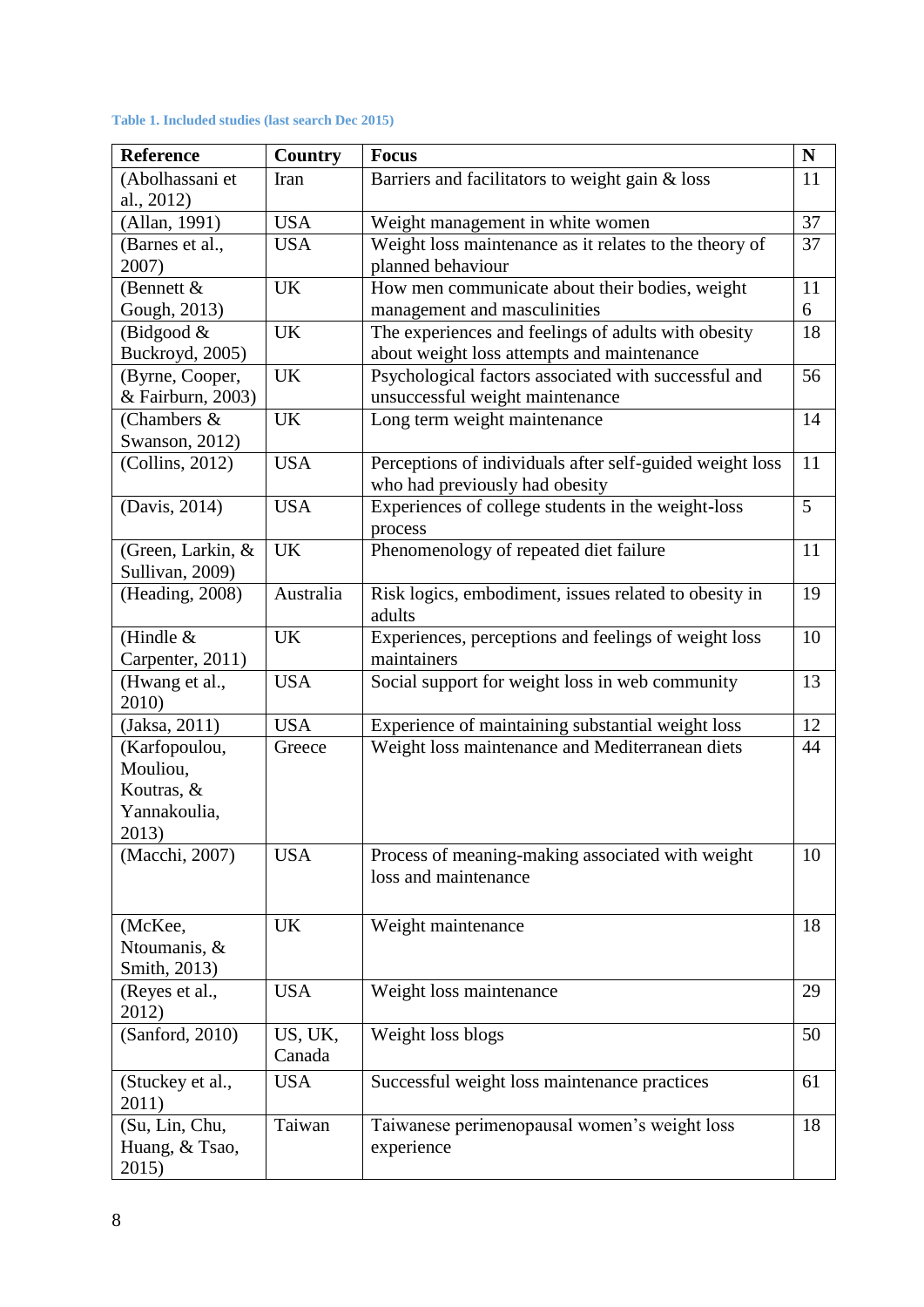| <b>Reference</b>          | <b>Country</b> | <b>Focus</b>                    |    |
|---------------------------|----------------|---------------------------------|----|
| $\Gamma$ (Tyler, Allan, & | <b>USA</b>     | Weight loss methods among women | 80 |
| Alcozer, 1997)            |                |                                 |    |
| (Witwer, $2014$ )         | <b>USA</b>     | Weight loss maintenance         |    |

Quality was mixed across the included studies. Approximately half had potential issues with recruitment methods, and fewer than half demonstrated that the role of the researcher had been considered and that data analysis was sufficiently rigorous (Table 2). Items on the CASP were appraised as 'unclear' when information was absent or the information provided

was insufficient to judge its quality.

#### **Table S2 Summary of CASP judgements**

| CASP question                                                         |                | Number of answers<br>across all included |                |  |
|-----------------------------------------------------------------------|----------------|------------------------------------------|----------------|--|
|                                                                       | studies<br>Yes | Unclear                                  | N <sub>0</sub> |  |
| Was there a clear statement of the aims of the research?              | 21             | $\Omega$                                 | 1              |  |
| Is a qualitative methodology appropriate?                             | 21             |                                          | $\Omega$       |  |
| Was the research design appropriate to address the aims of the        |                | $\overline{4}$                           | 1              |  |
| research?                                                             |                |                                          |                |  |
| Was the recruitment strategy appropriate to the aims of the research? | 11             | 6                                        | $\overline{4}$ |  |
| Was the data collected in a way that addressed the research issue?    |                | $\overline{4}$                           |                |  |
| Has the relationship between researcher and participants been         | 5              | 14                                       | 3              |  |
| adequately considered?                                                |                |                                          |                |  |
| Have ethical issues been taken into consideration?                    |                | 8                                        |                |  |
| Was the data analysis sufficiently rigorous?                          |                | 8                                        | 5              |  |
| Is there a clear statement of findings?                               |                | $\mathbf Q$                              | 3              |  |
| Is the research valuable?                                             |                | 3                                        | 1              |  |

### Behaviours and outcomes being monitored

The elements monitored by participants varied, but most commonly involved food intake and weight. Other monitored behaviours included physical activity and water intake, and other monitored outcomes included visual inspection (e.g. looking in a mirror), clothing size, fit of clothing, body fat percentage, and physical fitness measures. Data were coded based not only on themes but also on the element being monitored; after coding and analysis it became clear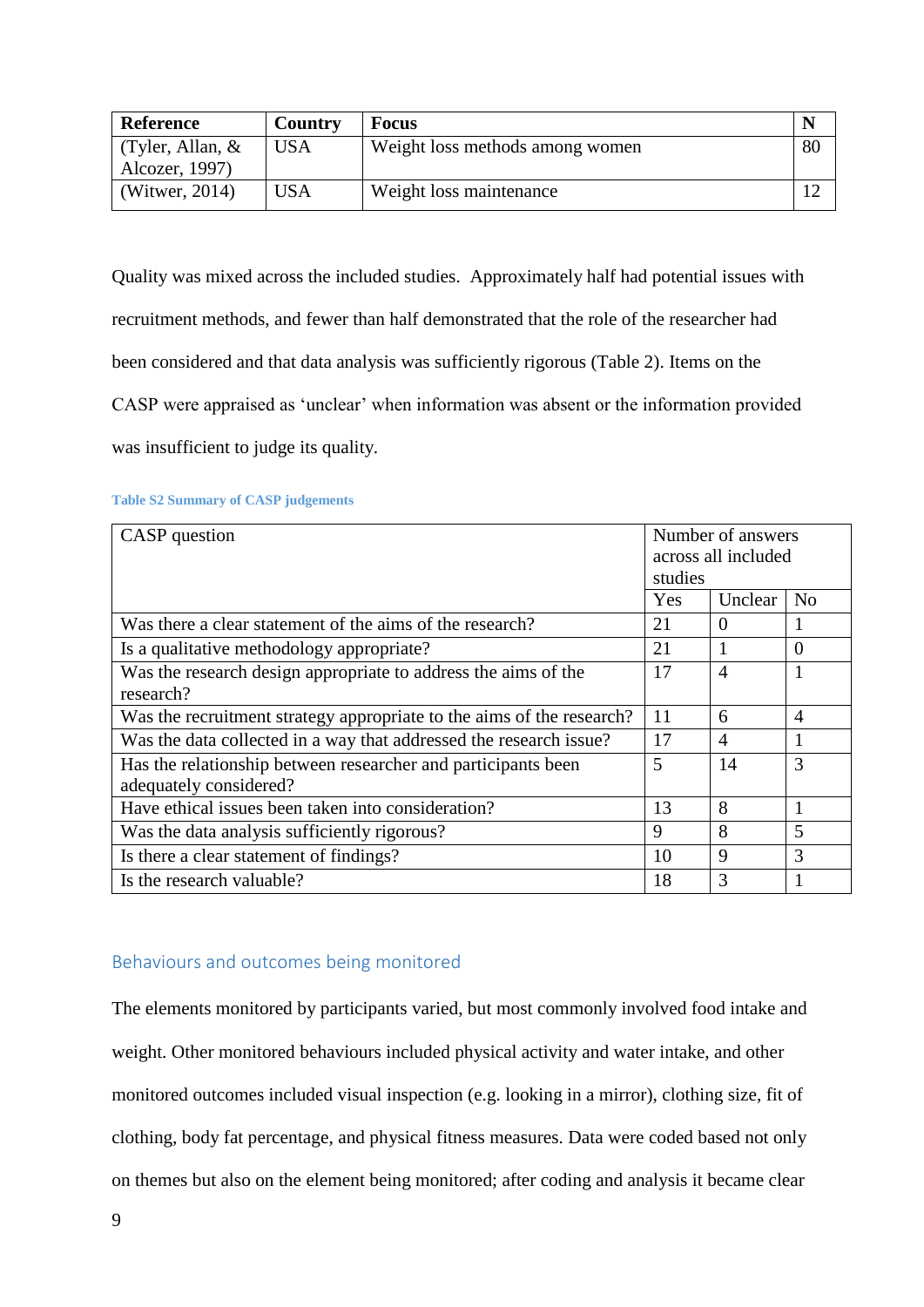that the themes related to a range of elements; no themes related to only one element, and no element related to only one theme. We therefore discuss these different forms of monitoring under each theme but explicitly state which element is being monitored.

#### Analytical themes

Three main analytical themes and a range of sub-themes emerged and are introduced and discussed further below, both individually and in relation to one another.

#### Self-perception and emotions

Multiple studies discussed the role of self-monitoring as fostering 'ownership' and selfknowledge amongst participants, increasing participants' ability to understand and control their own behaviour. In a Taiwanese study, perimenopausal participants spoke of learning to 'listen' to their bodies through self-monitoring: "I feel that my body is "talking" to me, and I listen to its voice" (Su et al., 2015). It was also noted that self-monitoring revealed new knowledge which, in turn, facilitated successful weight management, with a maintainer explaining, "you never know how much you eat until you start counting calories" (Collins, 2012). Another maintainer explained how consciously monitoring her emotions helped her 'tighten up the reins' when it came to emotional eating (Jaksa, 2011). One maintainer referred to the scale as "my best friend" – she weighed herself every day and viewed the scale as a consistent and reliable presence that increased her self-knowledge (Reyes et al., 2012). Thus, these studies suggested that self-monitoring led to an increase in self-knowledge by increasing awareness.

Whilst this self-knowledge was predominantly viewed as a positive aspect of self-monitoring linked to increased weight loss and maintenance success (Hindle  $&$  Carpenter, 2011), in a study investigating the experiences of weight loss attempts in adults with obesity, anticipated 'ownership' was found to be a barrier to self-monitoring. One woman said recording her food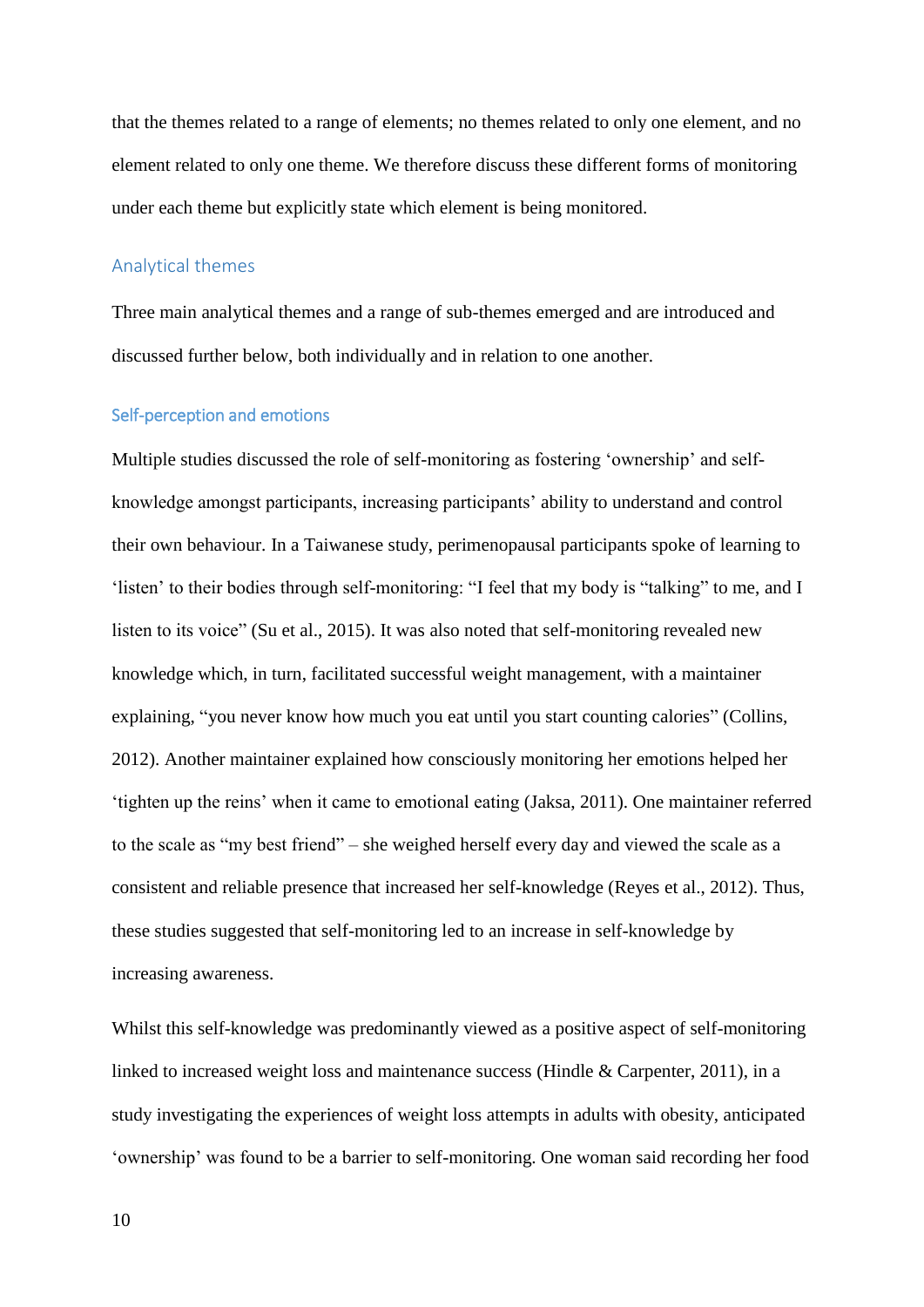intake was "the hardest thing... Maybe it's the ultimate ownership of what I'm doing" (Bidgood & Buckroyd, 2005). Other studies in which self-monitoring instigated feelings of shame found it often coincided with weight regain (Chambers & Swanson, 2012; Reyes et al., 2012; Sanford, 2010). For some, the anticipation of shame led to feelings of fear, which led to avoidance behaviours and ultimately discouraged the practice of self-weighing in particular. A regainer explained, "When jeans don't fit, you're scared to get on. I used to weigh myself. It doesn't happen anymore" (Reyes et al., 2012). Another regainer explained, ''I was too frightened to get on the scales. I knew that if I weighed myself and I had put on, then I'd just go off the rails, and eat and eat" (Byrne et al., 2003).

As illustrated above, participants were less likely to engage in monitoring when they anticipated the recorded outcome would elicit a negative emotional response. In the maintenance phase, anticipating weight gain had the potential to deter the practice of selfweighing (Chambers & Swanson, 2012; McKee et al., 2013; Reyes et al., 2012). A male regainer, who was very attuned to his weight, did not wish to see it on scale: "I avoid the scale at all costs. And even when I do get on it, I know within 3 pounds what it's going to say. I avoid it because I don't want to see it" (Reyes et al., 2012). Conversely, if participants anticipated a positive emotional response, they were more likely to monitor: "I feedback off seeing the weight coming down . . . I like to see it happening very quickly and therefore I actually want to keep weighing myself" (Chambers & Swanson, 2012). Multiple study authors highlighted that maintainers consistently and frequently engaged in self-monitoring as opposed to regainers whose monitoring tailed off once weight loss had been achieved (Byrne et al., 2003; Chambers & Swanson, 2012; Jaksa, 2011; McKee et al., 2013). Often, this observation was used to imply that ceasing self-monitoring led to weight regain, but data here suggest that regain led to ceasing self-monitoring.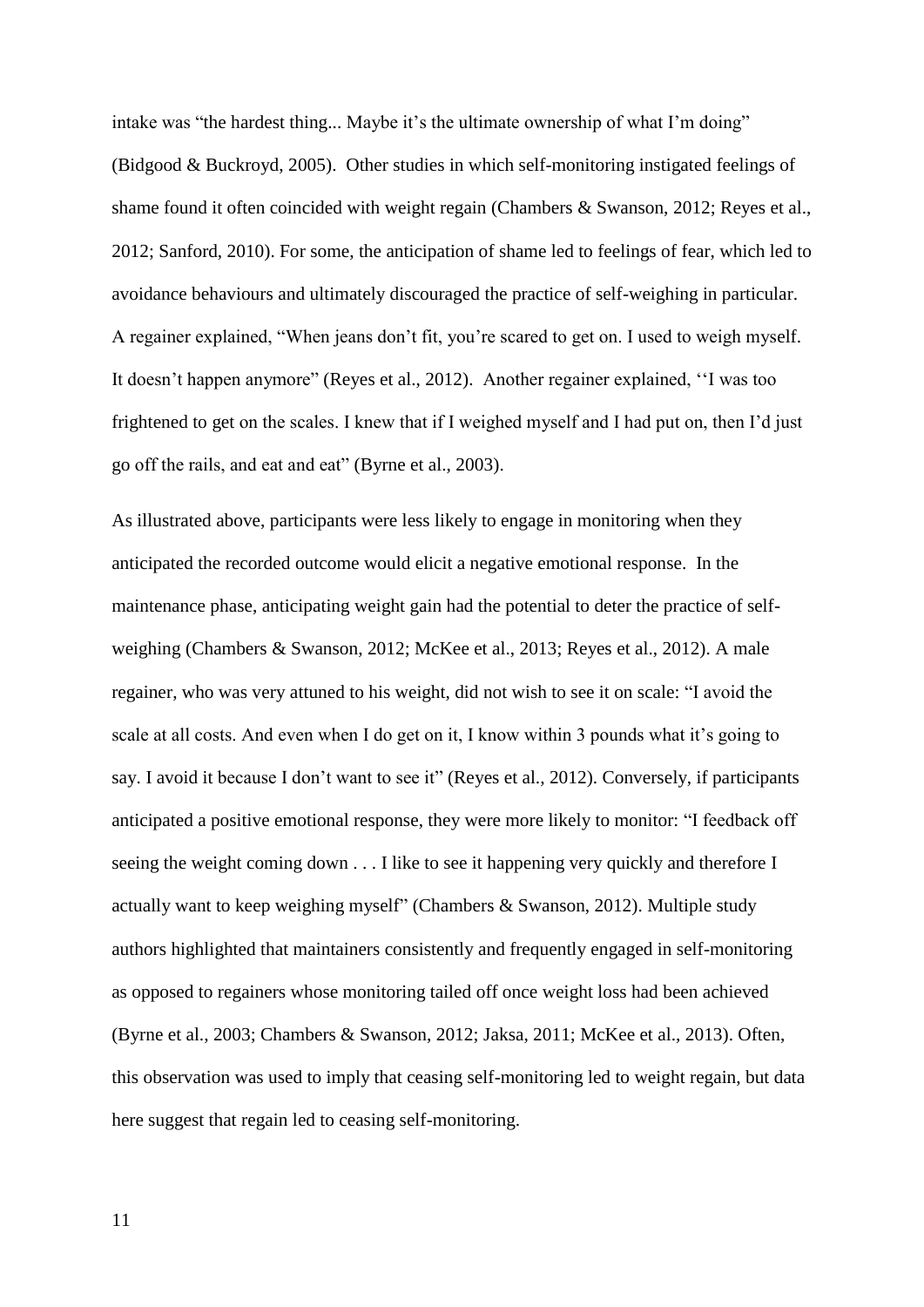#### Attentive and reactive self-monitoring

Regardless of whether the feedback received was positive or negative, participant accounts illustrated an array of ways in which self-monitoring influenced their behaviour. Sometimes, self-monitoring served as a way to increase attention and adherence to desired behaviour change. This is in line with behaviour change theories which suggest that self-monitoring may work by bringing habitual behaviour into conscious awareness (Hermsen et al., 2016; Kanfer & Gaelick, 1975). For example, in a UK study of weight loss maintenance, a participant who had been tracking his food and exercise for the past five years explained, "As long as you're counting something, either calories or grams of fat, it's helpful. I think it's that little mind trickery of it, it makes it present in the mind…" (McKee et al., 2013). In this particular case, the mechanism through which self-monitoring aided adherence to behaviour change was on the individual level, through monitoring the target behaviour. In other studies, adherence was enhanced by sharing of self-monitored data with others, which included outcome data such as weight (Hwang et al., 2010; Sanford, 2010).

In contrast to using self-monitoring to enhance adherence, a separate group of participants used self-monitoring to facilitate self-analysis, typically through analysing recorded outcomes in light of recorded behaviours (Collins, 2012; Hindle & Carpenter, 2011; Su et al., 2015). In a Taiwanese study of perimenopausal women's experience with weight loss, one participant explained, "I measure my weight every day... I often ask myself: did I eat too much recently? Otherwise, why did my weight increase?" (Su et al., 2015). In their cohort of British weight loss maintainers, Hindle and Carpenter explain how self-monitoring allowed participants to quickly identify changes in target behaviours or outcomes and judge the impact of these (Hindle & Carpenter, 2011). In a study of American weight loss maintainers, one participant explained, "I will gain a few pounds and so then I want to analyse it, 'Why did you gain that weight? … What has caused this?' … the six or seven months after I'd actually lost the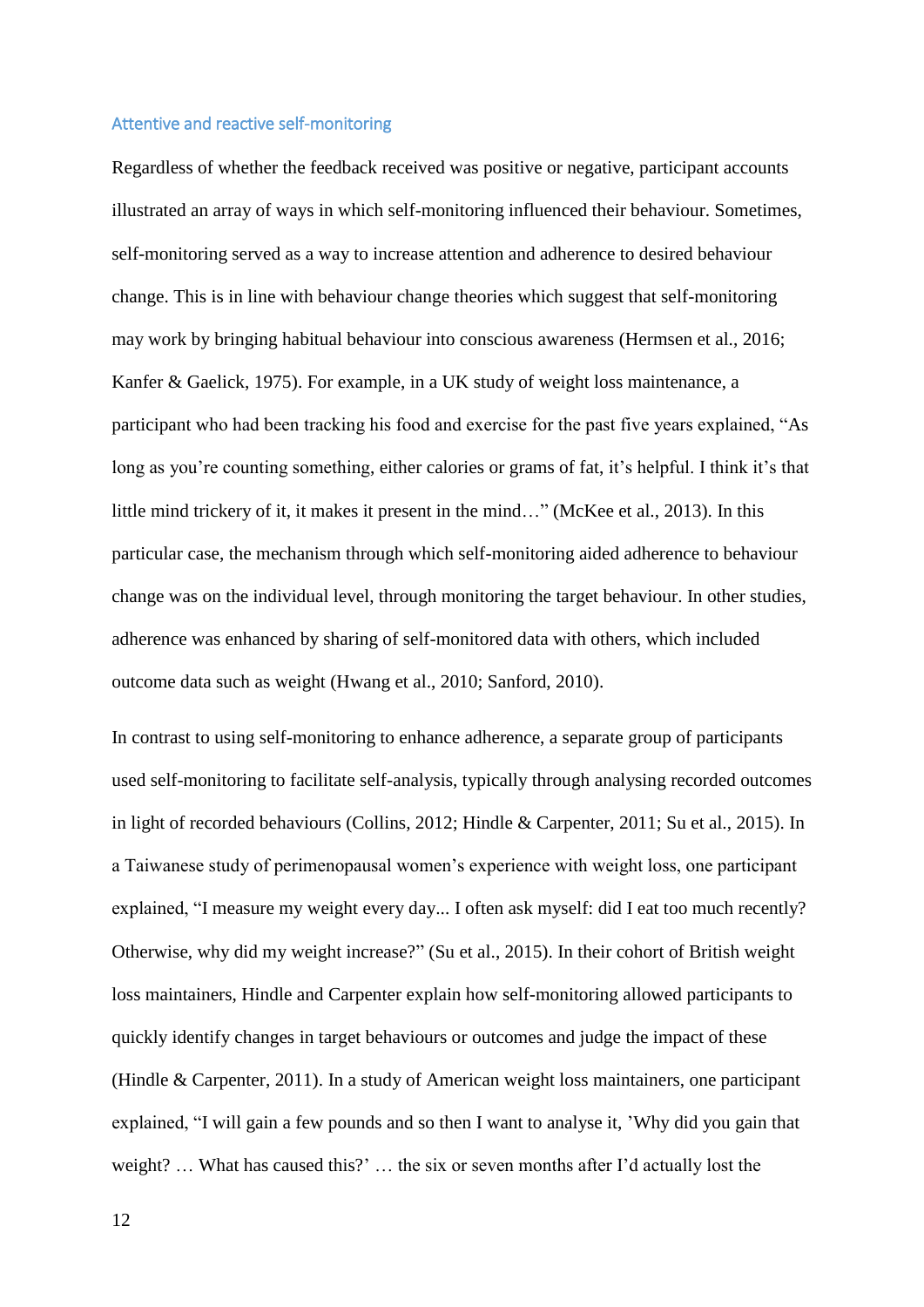weight, it became more of a self-analysis…it became, in my mind, an analysis of why it was successful and how to keep it going" (Macchi, 2007).

Regardless of whether self-monitoring was primarily used for adherence or analysis, participants spoke of how its outcomes could serve as a prompt for action (Barnes et al., 2007; Chambers & Swanson, 2012; Reyes et al., 2012). One maintainer explained, "I need to know exactly what it's [weight] at and then if it's creeping up then I need to take corrective action" (Chambers & Swanson, 2012). In a separate study, a maintainer explained, "If I put them [jeans] on and I feel this is not fitting the way it did yesterday, or the week before, that tells me right then that there's something I'm not doing right and my weight is going back up. It's not the jeans getting small so I have to look at what I'm eating" (Reyes et al., 2012). This is a clear example of the component of Kanfer's model (Kanfer & Gaelick, 1975) of selfregulation in which negative feedback from self-monitoring an outcome leads to an evaluation of the way in which behaviour affects health.

#### Trust and deception

Sitting alongside emotions, analysis and adherence were the interlinked concepts of trust, honesty, and deception. When it came to monitoring outcomes in particular, participants seemed to make deliberate choices about what measures to use. These decisions appeared to revolve around trust in the measure, but there was variation amongst participants in terms of what was considered trustworthy (Bennett & Gough, 2013; Byrne et al., 2003; Jaksa, 2011; Witwer, 2014). For example, a weight loss maintainer explained: "I have to weigh myself at least every other day…cause if I don't… I can feel that I'm maybe gaining a little weight but sometimes I can talk myself outta that, but the scale doesn't...lie" (Witwer, 2014). In contrast, other studies included participants who rejected scale weight measures, often citing their inability to disentangle fat and muscle mass from a simple measurement of total body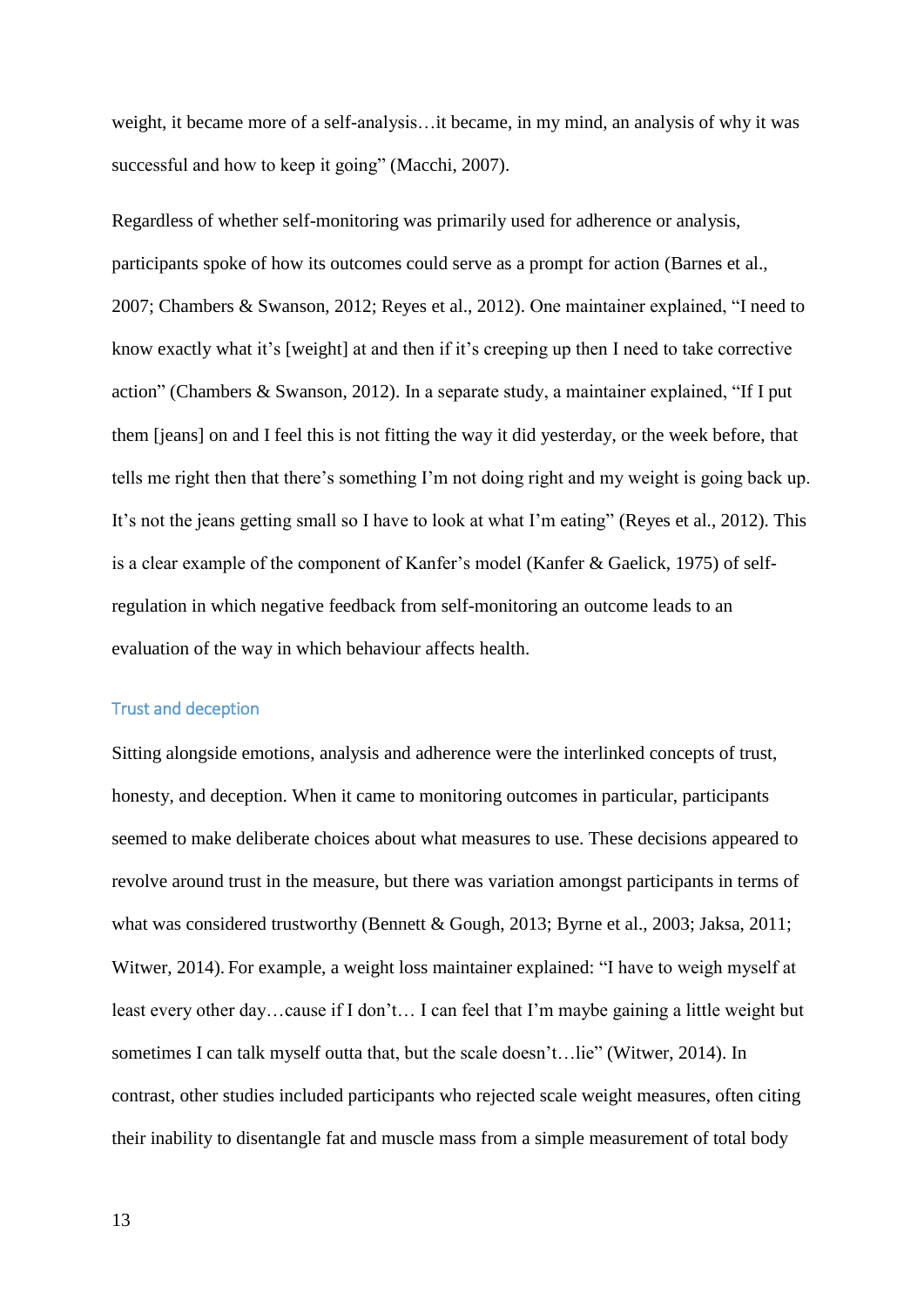mass. In a study of men, the scale was labelled a "lying bitch" by one participant due to its inability to distinguish between body fat and muscle (Bennett & Gough, 2013).

As well as trust in outcome data, trust in behavioural measures could also vary due to selfdeception in an effort to avoid anticipated shame. In an Interpretative Phenomenological Analysis of repeated diet failure, a participant explained of her food diary, "I'd be, I'd feel brave to write it down, but ashamed at the same time…I have started to write it down, in fact I'd probably completed a whole day, but I've conveniently left things out … so it isn't written on the paper... You know you've had a—I'm exaggerating, but you've had a cream cake, you know, and you've forgot to put it down—and I've conveniently forgot to do it—so it isn't—you're not being honest with yourself" (Green et al., 2009). This contrasted with another study, in which successful maintainers discussed how monitoring kept them "honest", but did not describe the mechanism through which this was achieved (McKee et al., 2013). The interplay between deception and honesty ties in with the above descriptions of participants avoiding self-weighing in instances where they anticipated negative feedback (e.g. weight gain). Their accounts suggest that, though they knew they had gained weight or were partaking in behaviours which may lead to weight gain, they avoided self-weighing and, consequently, avoided definitive evidence of this fact.

### **Discussion**

#### Integrated model

This synthesis provides new insights into the implications of self-monitoring on weight loss and maintenance. It suggests that self-monitoring can range from an aid to increase adherence to behaviour change targets, to a tool for facilitating analysis and self-experimentation. This is particularly apparent in 'attentive and reactive self-monitoring' but is also linked with the other two themes. In Figure 2 we present an integrated model demonstrating the links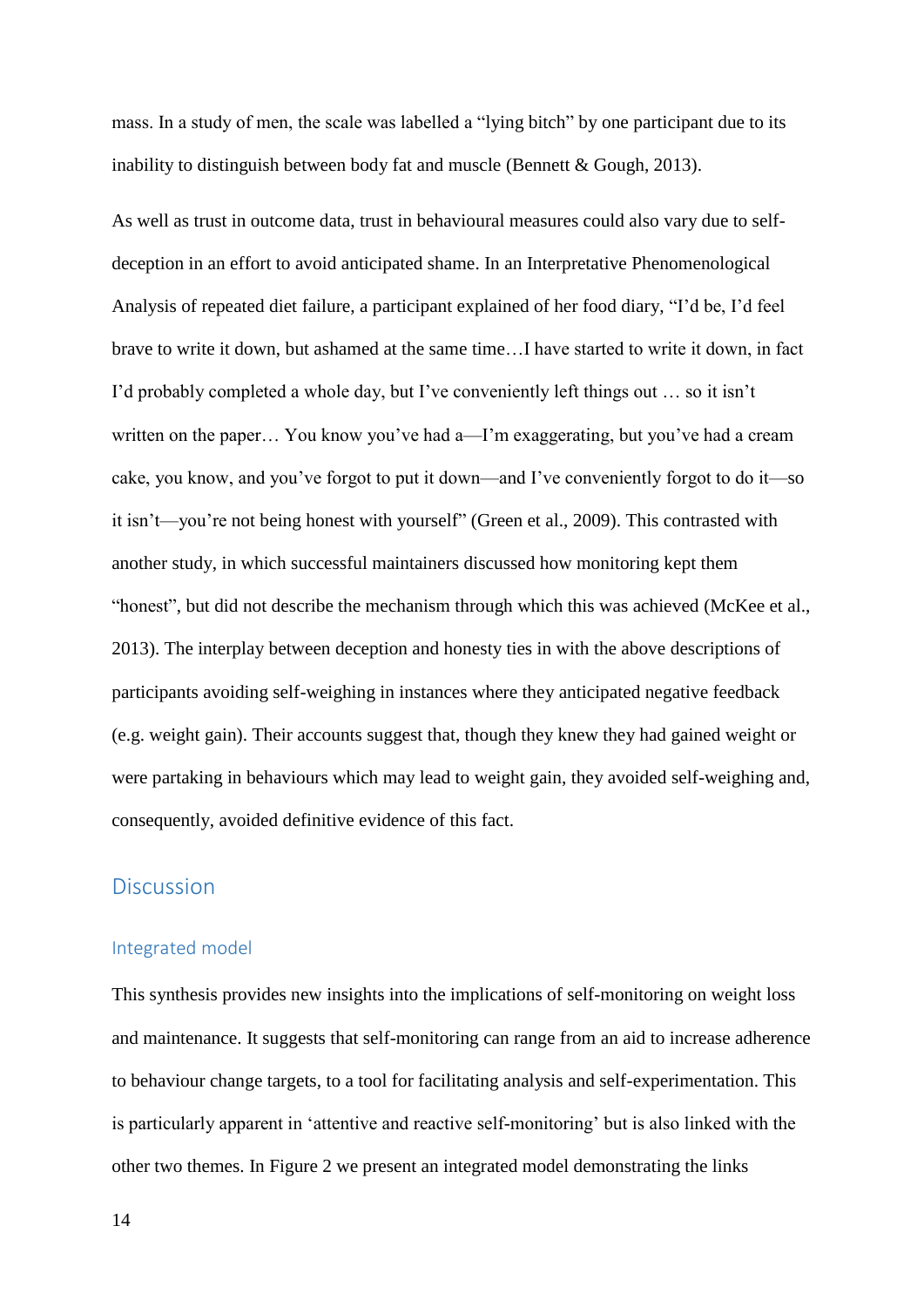between the analytic themes, which aims to visually represent the ways in which adherence and analysis are connected. An individual's ability to analyse is directly related to their understanding of, and trust in, the parameter(s) they are measuring; for some participants the quantitative measurements appear preferable, whereas others opt for more subjective measures. This continuum can also explain differing emotional reactions to self-monitoring, which may elucidate why some participants stop self-monitoring as weight regain commences, and others are able to use it as an effective tool to curb weight regain.

#### **Figure 2 illustration of interlinkages between analytical themes**



One explanation for the impact of the adherence-analysis continuum on the experience of self-monitoring can be derived by viewing it through the lens of a Foucauldian framework of a neo-liberal society. From a Foucauldian perspective, self-knowledge and personal responsibility are at the core of the concept of a responsible citizen; by taking responsibility for one's own health and wellbeing, the individual diminishes their burden on society. A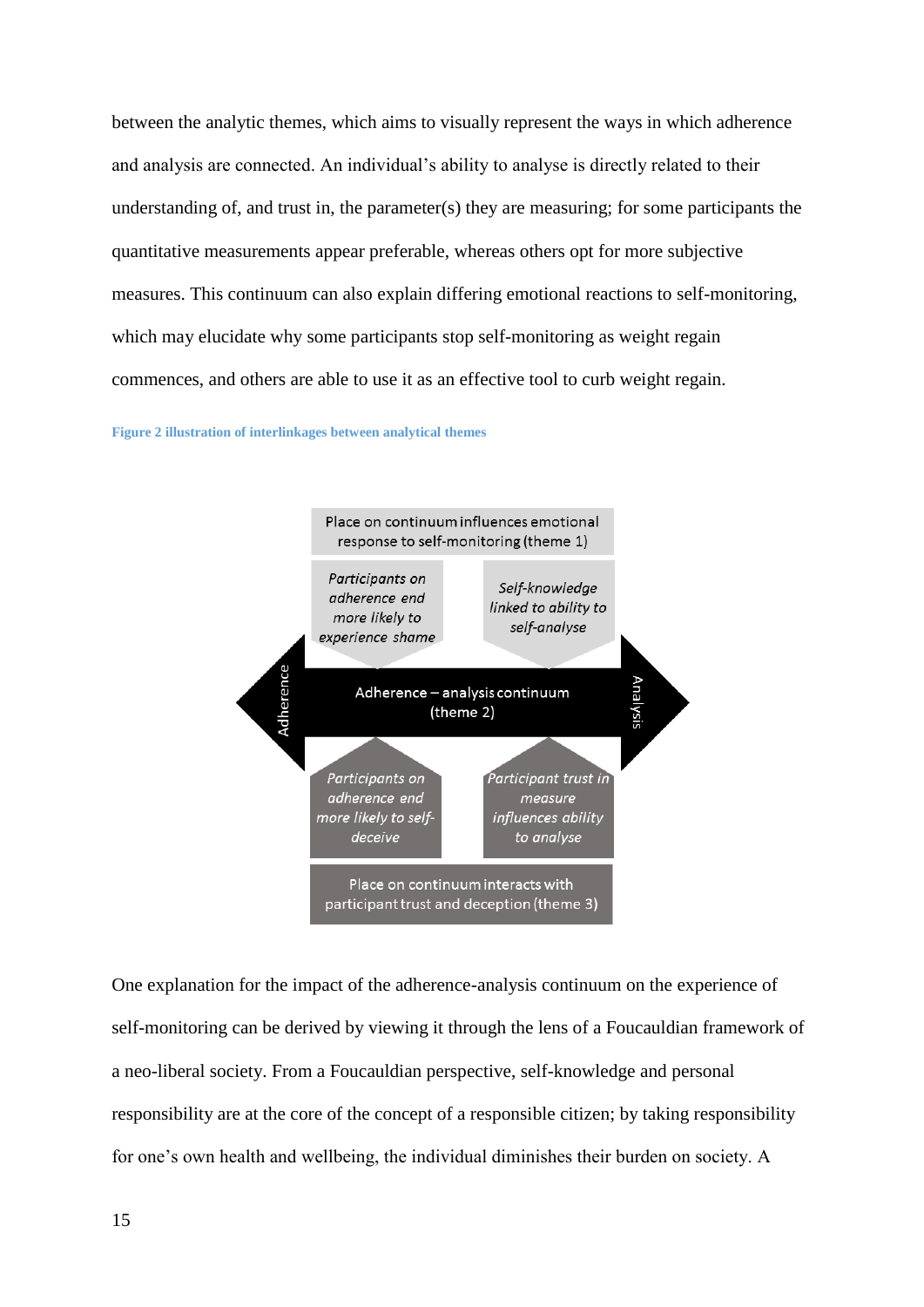slim, toned, fit body is usually associated with health and people with such bodies are seen as 'successful citizens who exercise responsible consumer choices, in keeping with societal values of autonomy, individualism, and self-control' (MacKenzie, 2010, p.17). There is a great deal of shame and stigma associated with the failure to maintain or regain such a body (Dickens, Thomas, King, Lewis & Holland, 2011). As authors we are in no way endorsing this viewpoint, but rather drawing on it as it provides a potential explanation for the emotional reaction to self-monitoring illuminated by this review. In this context, if people internalise these neo-liberal ideals, monitoring conducted during the 'adherence' end of the continuum means unfavourable results/readings are interpreted as a failure which takes on a moral valence (Foucault, Martin, Gutman, & Hutton, 1988; Lupton, 2013; Lupton, 2016). In turn, this moral judgement invariably affects their views of themselves, their bodies and their weight status. Indeed, in all cases in this review where monitoring was conducted to enhance adherence, undesired results/readings were consistently interpreted in an emotionally negative way that did not engender change, often discouraging continued efforts. In contrast, when self-monitoring was used to facilitate analysis and action, overtly negative reactions did not emerge. This illuminates how, in the context of self-analysis, negative feedback (e.g. weight gain) can play a different role than in adherence models – it serves as data with which to facilitate an individual's quest for self-knowledge, rather than only as a reflection of the individual's personal failing. As self-knowledge is a core component of the ethical individual in modern neo-liberal paradigms, and in light of societal structures that privilege knowledge viewed as scientific, the weight reading, though undesirable, is not inherently linked with morality, and therefore is not inherently linked with shame (Foucault et al., 1988; Lupton, 2016).

Existing literature on the role of self-monitoring in self-directed behaviour change attempts is sparse. Self-regulation and other behaviour change theories as they relate to self-monitoring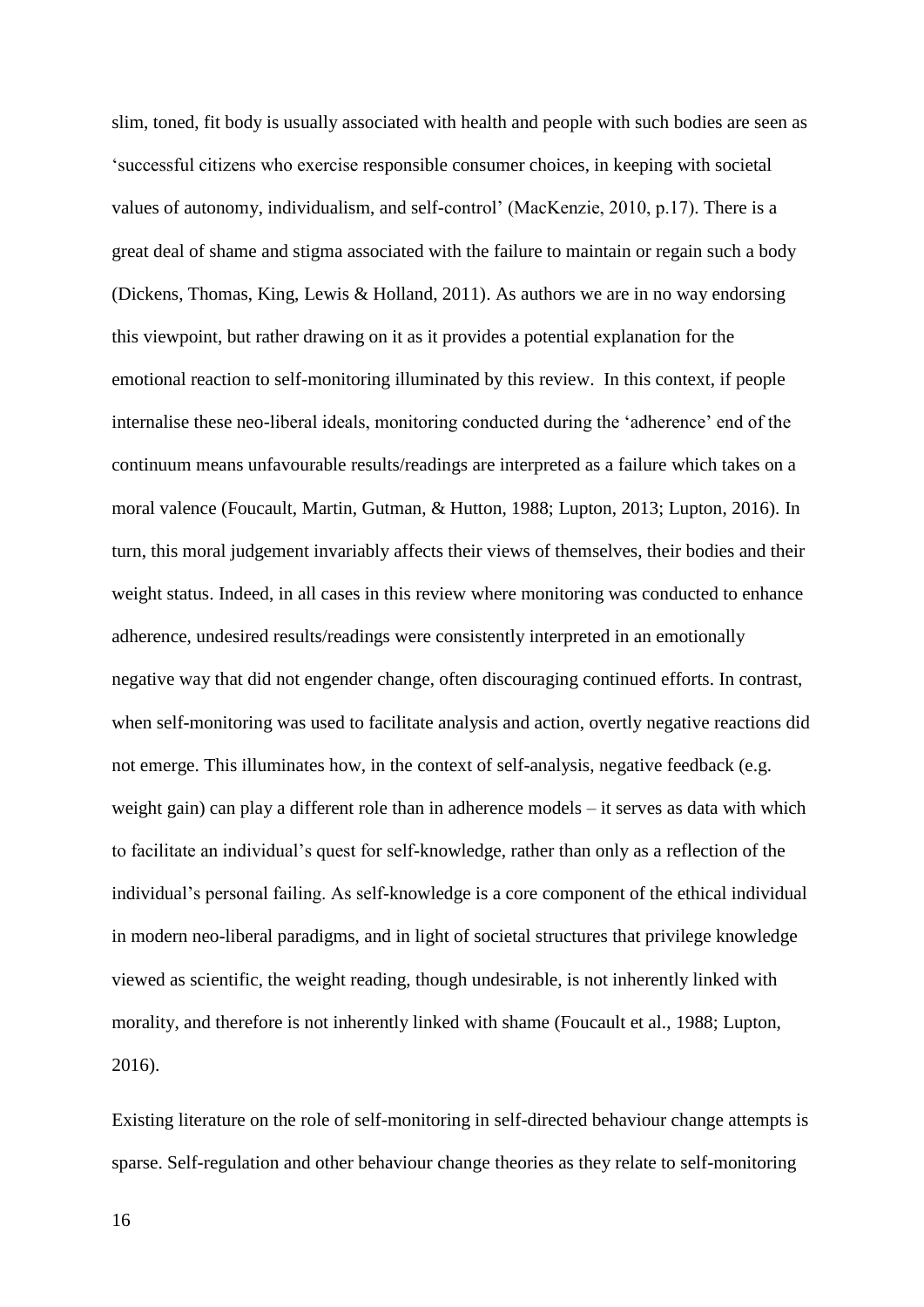and weight change are most commonly studied and described within the context of formal interventions (Madigan et al., 2015; Pacanowski, Bertz, & Levitsky, 2014). The most relevant work on self-monitoring in a self-directed context emerges from studies of the quantified self movement, and Deborah Lupton's work on this, particularly on discourses involving the 'good citizen', have aided interpretation of findings from this review (Lupton, 2013; Lupton, 2016).

Though self-monitoring of weight has been found to be associated with successful weight loss and weight loss maintenance, the mechanism behind this association remains unclear (Butryn et al., 2007; Linde, Jeffery, French, Pronk, & Boyle, 2005). Findings from this review may shed some light on why self-monitoring may facilitate weight management in some individuals and not in others (Madigan, Aveyard, et al., 2014; Madigan et al., 2015; Madigan, Jolly, Lewis, Aveyard, & Daley, 2014). A possible reason for this variation is the way in which the individuals react, interpret and act on the data. Some negative feedback is probably inevitable in any sustained weight loss attempt, and accounts from this review suggest that when such feedback is viewed as data to aid analysis, rather than as a moral judgement of personal failing, self-monitoring efforts are more likely to continue and be successful. This use of self-monitored information is associated with Lupton's work on the quantified self-movement [\(Lupton, 2016\)](#page-21-0). Lupton's quantified self refers to the use of technology to track inputs (e.g. food consumption), outputs (exercise, calories burned) and states (mood, etc.). The overarching notion of the quantified self is that the body has the potential for improvement and self-tracking is a benign behaviour enacted by 'good' citizens. Digital records of self-tracking can be shared with others, thus making the process of selfanalysis a public affair. How this public enactment fits with, or is experienced by, those who (through the Foucauldian lens discussed earlier) have 'failed' in their pursuit of the societal ideal of the slim, toned, fit, healthy body requires further analysis and is beyond the scope of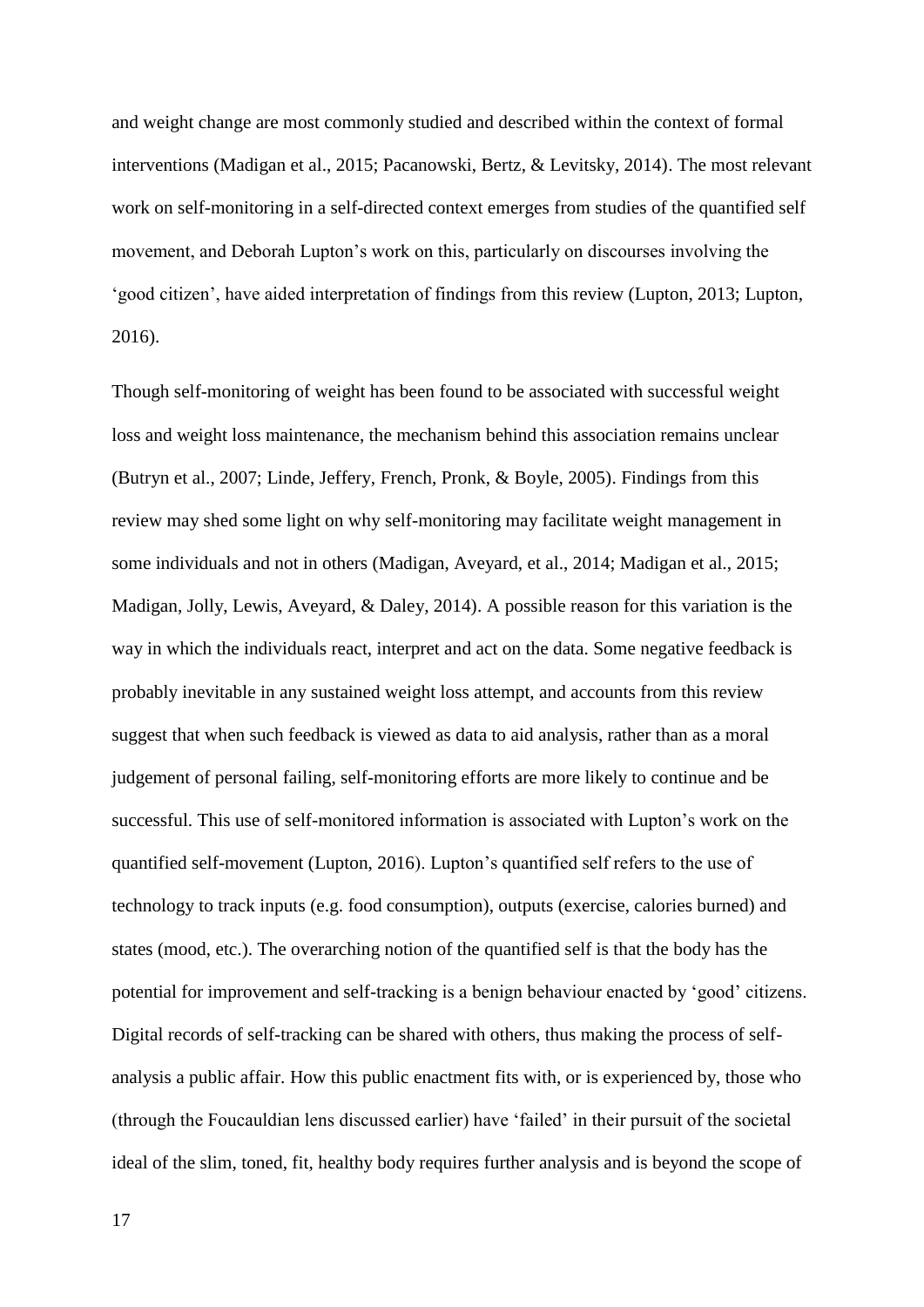the current review. The use of self-monitored information is also closely linked to the behaviour change technique known as behavioural experimentation, and is reflected in selfregulation theory (Kanfer & Gaelick, 1975; Susan Michie et al., 2013).

#### Strengths and limitations

To the best of our knowledge, this review is the first of its kind to systematically review the literature on self-monitoring in the context of self-management. This is both a strength – in that it begins to explore a previously under examined area – and a limitation, in that we are unable to directly compare our findings with those from other reviews. Previous explorations of self-monitoring have either focussed on its association with quantitative outcomes, or, where qualitative methods are used to explore self-monitoring, the context is that of formal interventions or as part of researcher-led clinical trials (see above). In these cases, the experience of self-monitoring may be distinctly different, since it is likely to have been stimulated by a third party and may form a core element of a structured programme. However, far more people attempt to manage their weight outside such programmes and this paper explores self-monitoring of weight and related behaviours in this self-initiated mode which has received little prior research attention. By considering these experiences of selfmonitoring, we can put the existing data from structured programmes into a broader context. However, further research is needed to better judge whether the experiences described here are broadly representative.

Methodologically, this paper presents a detailed and in-depth synthesis of findings across a range of study designs and settings. Study selection was not limited to papers that focussed exclusively on self-monitoring, allowing us to utilise a broad range of rich data in our analysis. Finally, using a mix of inductive and deductive approaches allowed new themes to emerge from the data, whilst analysis was strengthened by drawing on relevant existing theory. However, we acknowledge that our existing knowledge of the literature in this area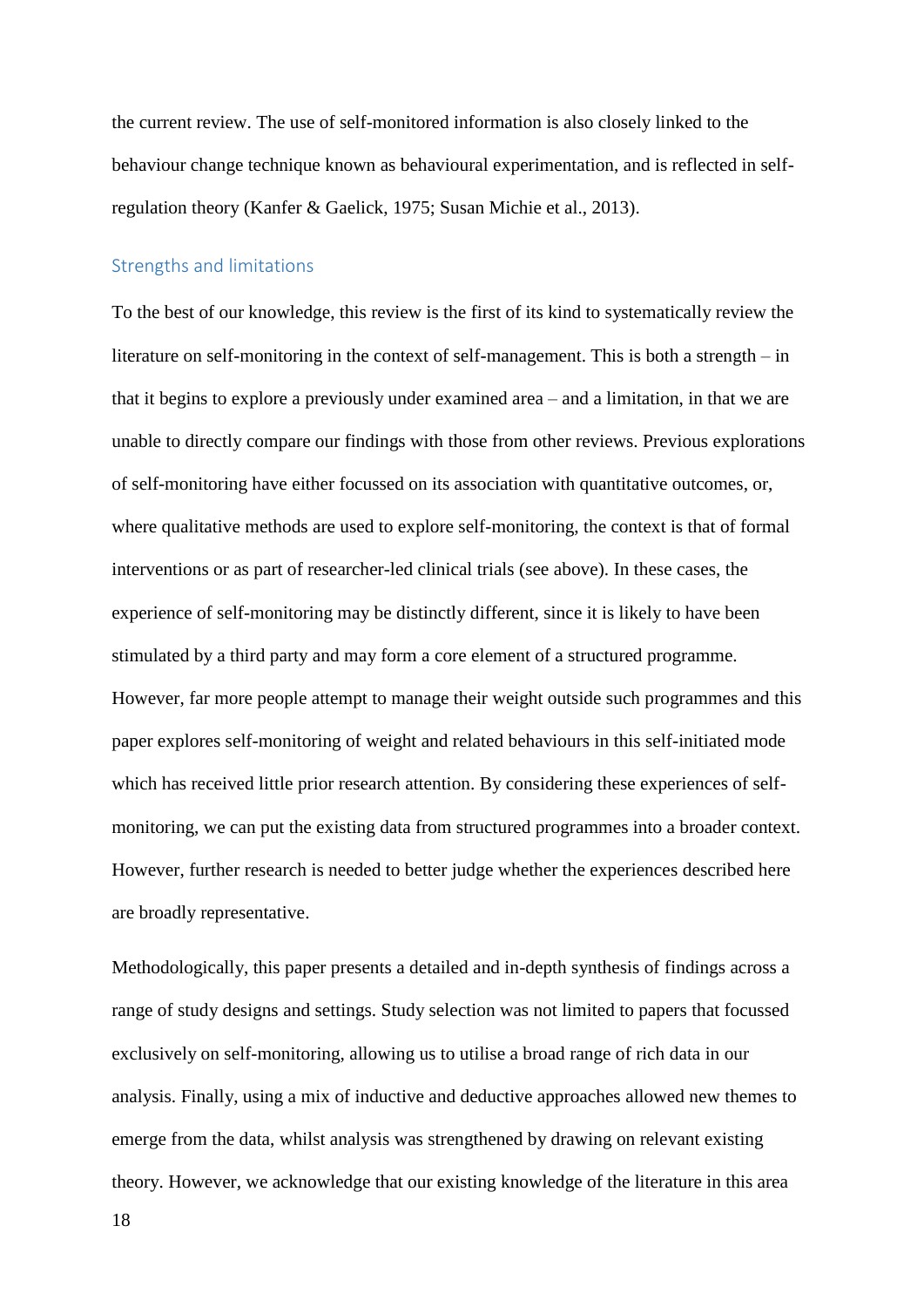may have clouded the inductive lens adopted. To attempt to minimise the impact of this, we included an experienced qualitative researcher who does not work primarily in the obesity field and the study team discussed the merits of the findings as they emerged and ensured they were grounded in the original findings (e.g. by being supported by verbatim quotations from the primary studies).

As with any review, the strengths of our findings are also tempered by the scope and quality of the included studies. Unfortunately, many study reports lacked sufficient information to judge the quality of some aspects of the research (see table S2). Several of the studies had potential issues with recruitment methods and were undertaken in homogenous populations. In most cases it was unclear whether the interviews fully covered all aspects of participants' experiences of self-monitoring, so it is difficult to determine if the content of the studies accurately reflect the experiences of the participants, or if the studies' results are biased towards the interests of the researchers. Many studies did not contain an adequate level of reflexivity, particularly in relation to the role of the researcher, raising questions about the veracity of the published findings. We have endeavoured to minimise this by drawing primarily on verbatim quotes from participants, but we acknowledge that this thematic synthesis allows only for the examination of published findings (authors' interpretations and selected verbatim quotations by participants). However, the themes reported here emerged from or were found in a range of studies, which strengthens the case for our findings.

#### Future directions

In light of this synthesis, we suggest a number of future directions for research. Firstly, studies of self-monitoring in self-directed weight loss need to include a diverse range of populations. Secondly, data from this review suggest there is not a one-size-fits-all approach to the tools and modes used for self-monitoring for weight loss; future studies testing interventions which include self-monitoring could, where possible, consider offering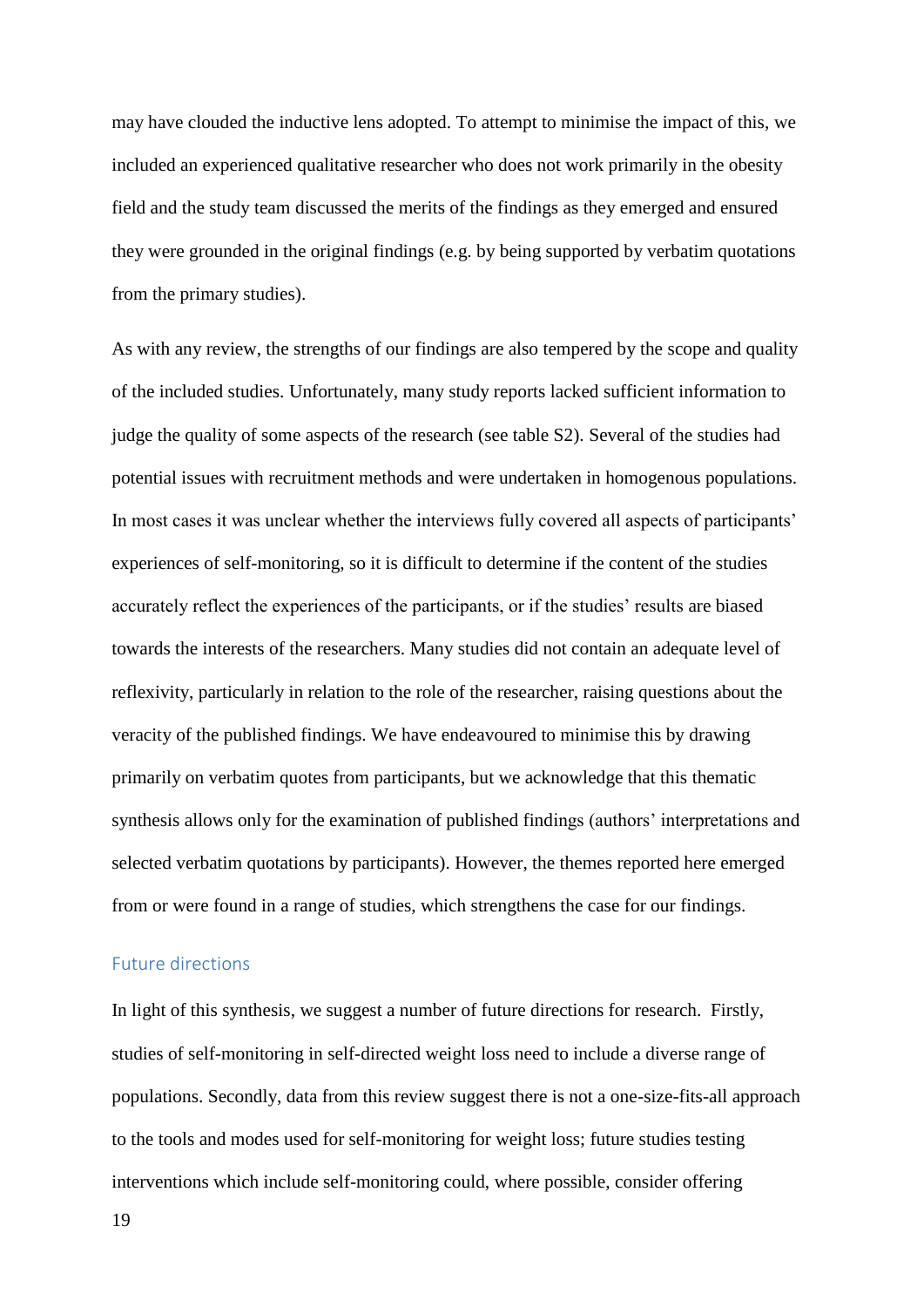participants a choice of monitoring tools or could actively seek to enhance participant trust in the measure before asking participants to commence use. Thirdly, future investigations could usefully draw out more explicitly the thoughts that people have and the emotions generated by self-monitoring and how these two inter-relate. This would help validate our model, which we have inferred from the data presented.

In conclusion, our findings suggest that experiences of self-monitoring are inherently related to the broader emotional, societal and political framework in which self-monitoring is enacted. Accounts from this review suggest that framing self-monitoring as a tool to aid analysis may help mitigate the phenomenon of shame leading to abandonment of selfmonitoring. As such, findings suggest that interventions could benefit from explicitly encouraging participants who self-monitor to view the process as a way to facilitate selfanalysis, rather than purely as a means to ensure adherence, and from considering the way in which instructions to self-monitor may, advertently or inadvertently, interact with broader discourses about obesity, citizenship, and personal responsibility.

# Declarations of Conflicting Interests

The Authors declare that there is no conflict of interest.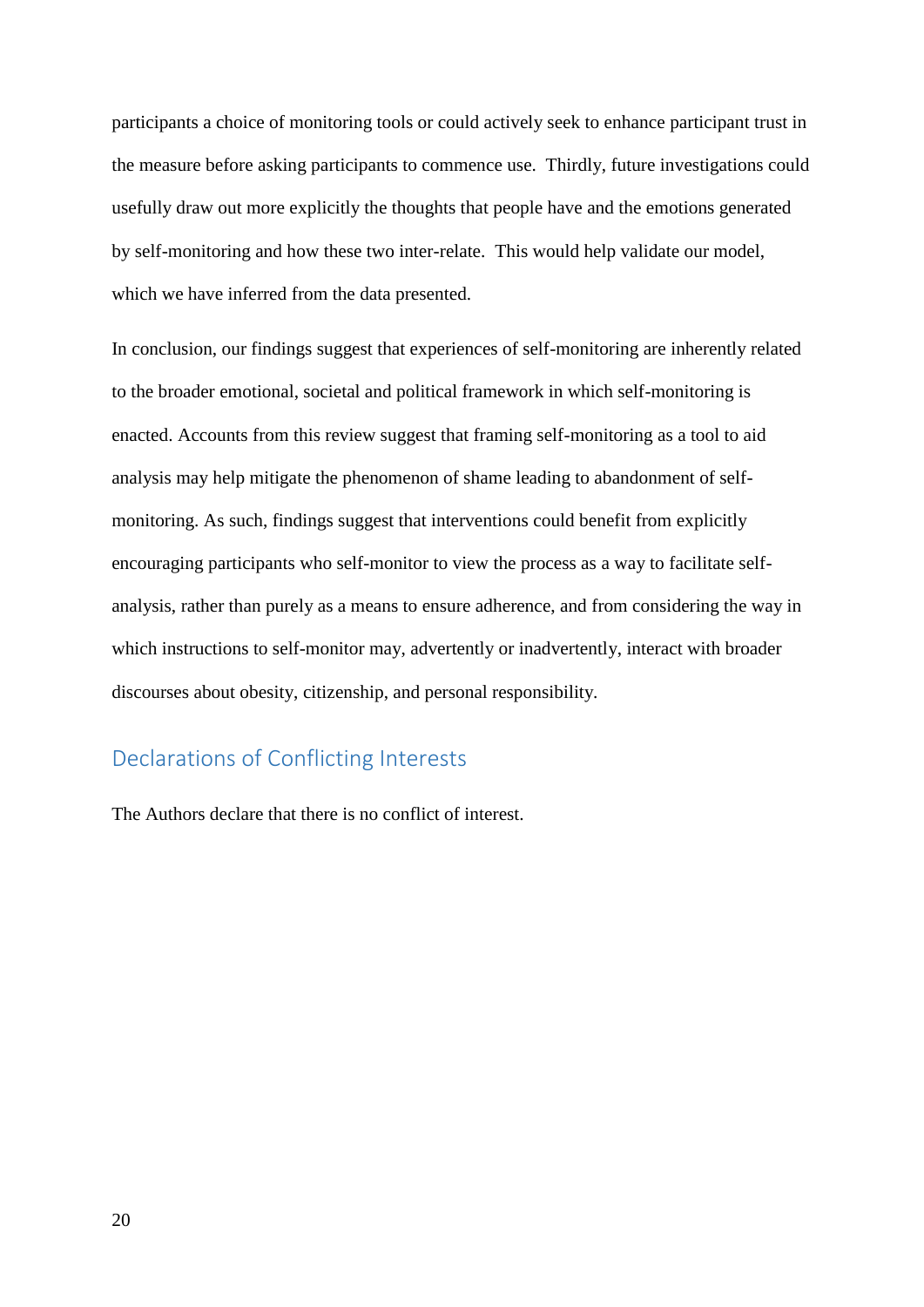# References

- Abolhassani, S., Irani, M. D., Sarrafzadegan, N., Rabiei, K., Shahrokhi, S., Pourmoghaddas, Z., . . . Moattar, F. (2012). Barriers and facilitators of weight management in overweight and obese people: Qualitative findings of TABASSOM project. *Iranian Journal of Nursing and Midwifery Research, 17*(3), 205-210.
- Allan, J. D. (1991). To lose, to maintain, to ignore: Weight management among women. *Health Care for Women International, 12*(2), 223-225.
- Bargh, J. (1994). The four horsemen of automaticity: Intention, awareness, efficiency, and control as separate issues. . In R. S. Wyer, & T. K. Srull (Eds.), Handbook of social cognition: Vol. 1, Basic processes (2nd ed., pp. 1–40). Hillsdale, NJ: Erlbaum.
- Barnes, A. S., Goodrick, G. K., Pavlik, V., Markesino, J., Laws, D. Y., & Taylor, W. C. (2007). Weight loss maintenance in African-American women: Focus group results and questionnaire development. *J Gen Intern Med, 22*(7), 915-922.
- Bennett, E., & Gough, B. (2013). In pursuit of leanness: The management of appearance, affect and masculinities within a men's weight loss forum. *Health: an Interdisciplinary Journal for the Social Study of Health, Illness & Medicine, 17*(3), 284-299.
- Bidgood, J., & Buckroyd, J. (2005). An exploration of obese adults' experience of attempting to lose weight and to maintain a reduced weight. *Counselling & Psychotherapy Research, 5*(3), 221- 229.
- Booth, A. (2011). Searching for Studies. In B. A. Noyes J, Hannes K, Harden A, Harris J, Lewin S, Lockwood C (Ed.), *Supplementary guidance for inclusion of qualitative research in Cochrane systematic reviews of interventions. version 1 (updated August 2011)*: Cochrane Collaboration Qualitative Methods Group.
- Burke, L. E., Wang, J., & Sevick, M. A. (2011). Self-monitoring in weight loss: A systematic review of the literature. *Journal of the American Dietetic Association, 111*(1), 92-102.
- Butryn, M. L., Phelan, S., Hill, J. O., & Wing, R. R. (2007). Consistent self-monitoring of weight: A key component of successful weight loss maintenance. *Obesity (Silver Spring), 15*(12), 3091- 3096. doi:10.1038/oby.2007.368
- Byrne, S., Cooper, Z., & Fairburn, C. (2003). Weight maintenance and relapse in obesity: A qualitative study. *International Journal of Obesity & Related Metabolic Disorders: Journal of the International Association for the Study of Obesity, 27*(8), 955-962.
- Chambers, J. A., & Swanson, V. (2012). Stories of weight management: Factors associated with successful and unsuccessful weight maintenance. *British Journal of Health Psychology, 17*(2), 223-243.
- Collins, G. D. (2012). I did it my way: The perspective of self-guided weight management among obese-reduced individuals. *Dissertation Abstracts International Section A: Humanities and Social Sciences, 73*(4-A), 1294.
- Critical Appraisal Skills Programme (CASP). (2013). *Qualitative research checklist: 10 questions to help you make sense of qualitative research*. England: Public Health Resource Unit.
- Davis, M. W. (2014). Understanding the journey: A phenomenological study of college students' lived experiences during the weight-loss process. *Dissertation Abstracts International Section A: Humanities and Social Sciences, 75*(1-A(E)).
- Fletcher, B. R., Hartmann-Boyce, J., Hinton, L., & McManus, R. J. (2015). The effect of self-monitoring of blood pressure on medication adherence and lifestyle factors: A systematic review and meta-analysis. *American Journal of Hypertension, 28*(10), 1209-1221.
- Foucault, M., Martin, L. H., Gutman, H., & Hutton, P. H. (1988). *Technologies of the self: A seminar with Michel Foucault*. Amherst, MA: Univ of Massachusetts Press.
- Fox, S., & Duggan, M. (2012). Mobile health 2012. Retrieved from http://www.pewinternet.org/2012/11/08/mobile-health-2012/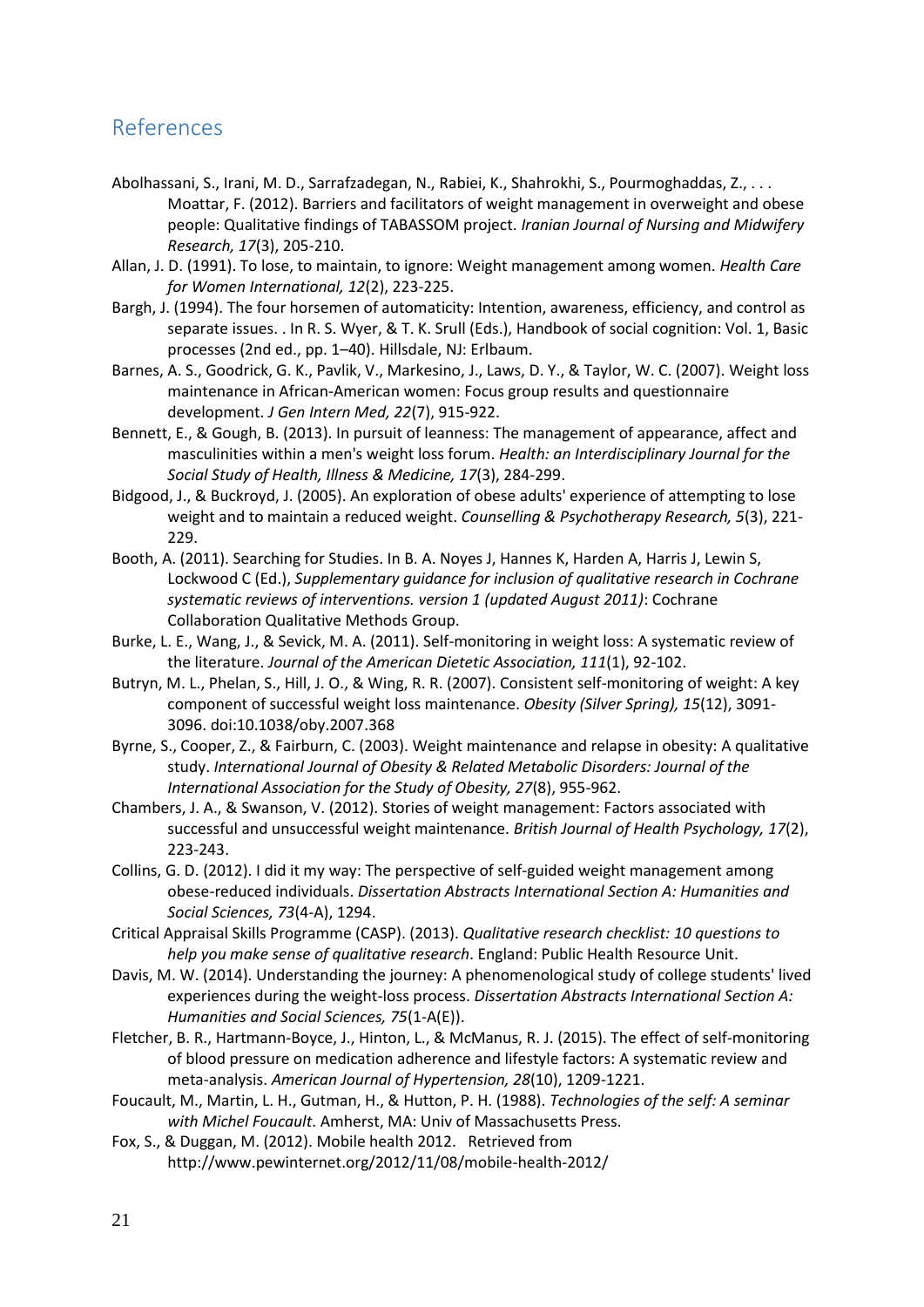- Green, A. R., Larkin, M., & Sullivan, V. (2009). Oh stuff it! The experience and explanation of diet failure: an exploration using interpretative phenomenological analysis. *Journal of Health Psychology, 14*(7), 997-1008.
- Guare, J. C., Wing, R. R., Marcus, M. D., Epstein, L. H., Burton, L. R., & Gooding, W. E. (1989). Analysis of changes in eating behavior and weight loss in type II diabetic patients: Which behaviors to change. *Diabetes Care, 12*(7), 500-503.
- Hartmann-Boyce, J., Aveyard, P., Koshiaris, C., & Jebb, S. A. (2016). Development of tools to study personal weight control strategies: OxFAB taxonomy. *Obesity (Silver Spring), 24*(2), 314-320. doi:10.1002/oby.21341
- Hartmann-Boyce, J., Aveyard, P., Piernas, C., Koshiaris, C., Velardo, C., Salvi, D., & Jebb, S. (2016). Cognitive and behavioural strategies for weight management: The Oxford Food and Activity Behaviours (OxFAB) cohort study. *Obesity (under review)*.
- Hartmann-Boyce, J., Jebb, S., Fletcher, B., & Aveyard, P. (2015). Self-help for weight loss in overweight and obese adults: Systematic review and meta-analysis. *American Journal of Public Health, 105*(3), e43-57.
- Hartmann-Boyce, J., Johns, D., Jebb, S., Aveyard, P., & Behavioural Weight Management Review Group. (2014). Effect of behavioural techniques and delivery mode on effectiveness of weight management: Systematic review, meta-analysis and meta-regression. *Obesity Reviews, 15*(7), 589-609. doi:10.1111/obr.12165
- Heading, G. (2008). Rural obesity, healthy weight and perceptions of risk: Struggles, strategies and motivation for change. *Australian Journal of Rural Health, 16*(2), 86-91.
- Hermsen, S., Frost, J., Renes, R. J., & Kerkhof, P. (2016). Using feedback through digital technology to disrupt and change habitual behavior: A critical review of current literature. *Computers in Human Behavior, 57*, 61-74. doi:http://dx.doi.org/10.1016/j.chb.2015.12.023
- Hindle, L., & Carpenter, C. (2011). An exploration of the experiences and perceptions of people who have maintained weight loss. *Journal of Human Nutrition & Dietetics, 24*(4), 342-350.
- Hwang, K. O., Ottenbacher, A. J., Green, A. P., Cannon-Diehl, M. R., Richardson, O., Bernstam, E. V., & Thomas, E. J. (2010). Social support in an internet weight loss community. *International Journal of Medical Informatics, 79*(1), 5-13.
- Jaksa, C. M. (2011). The experience of maintaining substantial weight loss: A transcendental phenomenological investigation. *Dissertation Abstracts International: Section B: The Sciences and Engineering, 71*(8-B), 5100.
- Kanfer, F. H., & Gaelick, L. (1975). Self-management methods. *Helping people change*, 309-355. Oxford: Pergamom Press.
- Karfopoulou, E., Mouliou, K., Koutras, Y., & Yannakoulia, M. (2013). Behaviours associated with weight loss maintenance and regaining in a Mediterranean population sample: A qualitative study. *Clinical Obesity, 3*(5), 141-149. doi:http://dx.doi.org/10.1111/cob.12028
- Linde, J. A., Jeffery, R. W., French, S. A., Pronk, N. P., & Boyle, R. G. (2005). Self-weighing in weight gain prevention and weight loss trials. *Ann Behav Med, 30*(3), 210-216. doi:10.1207/s15324796abm3003\_5
- Lupton, D. (2013). *Fat*. London: Routledge.
- <span id="page-21-0"></span>Lupton, D. (2016). *The Quantified Self*. Cambridge, UK: Polity Press.
- Macchi, C. (2007). Systemic change processes: A framework for exploring weight loss and weight loss maintenance processes within the individual and family context. *Dissertation Abstracts International: Section B: The Sciences and Engineering, 67*(12-B), 7429.
- Madigan, C. D., Aveyard, P., Jolly, K., Denley, J., Lewis, A., & Daley, A. J. (2014). Regular self-weighing to promote weight maintenance after intentional weight loss: A quasi-randomized controlled trial. *Journal of Public Health, 36*(2), 259-267. doi:10.1093/pubmed/fdt061
- Madigan, C. D., Daley, A. J., Lewis, A. L., Aveyard, P., & Jolly, K. (2015). Is self-weighing an effective tool for weight loss: A systematic literature review and meta-analysis. *International Journal of Behavioral Nutrition and Physical Activity, 12*(1), 1-11. doi:10.1186/s12966-015-0267-4